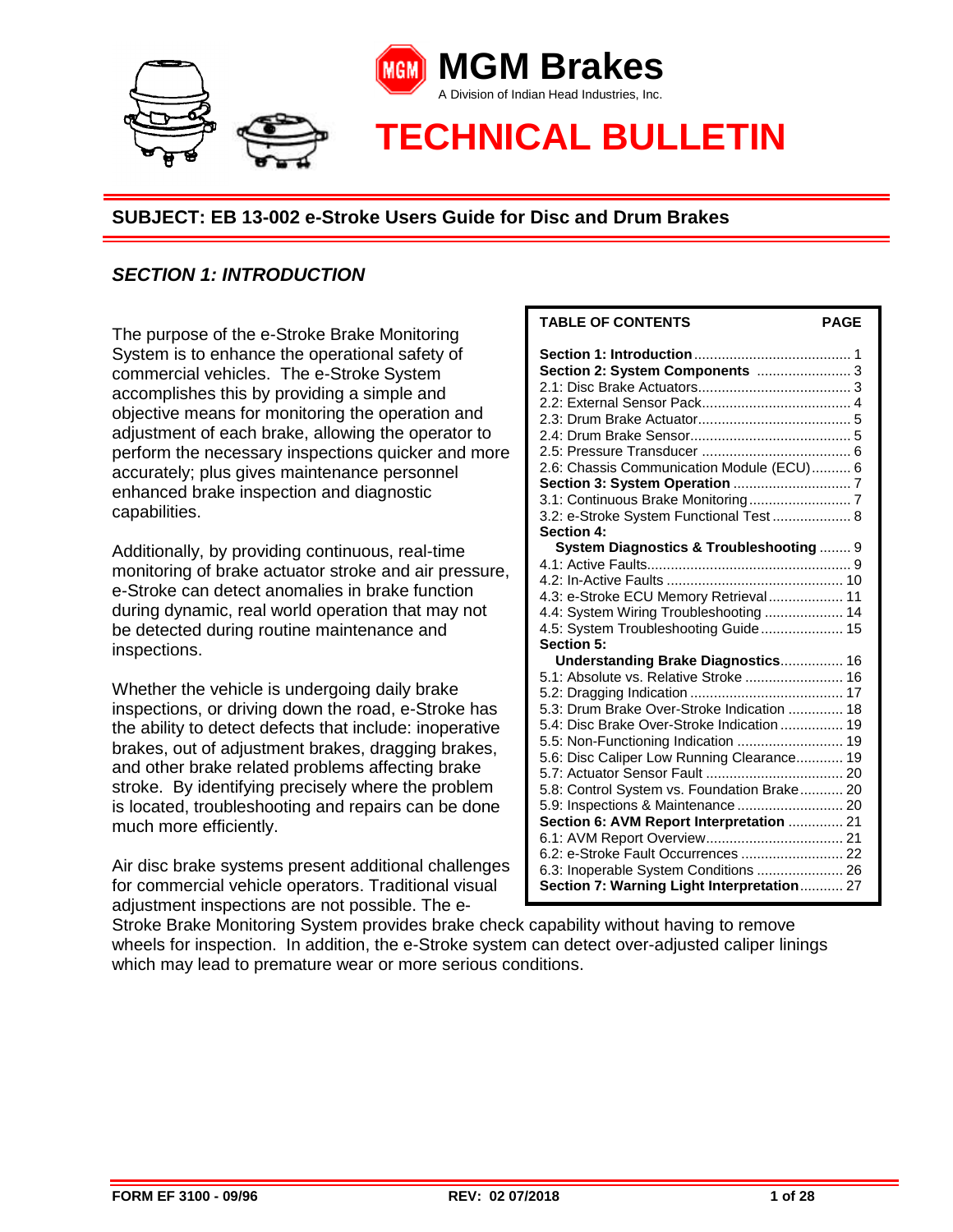

#### **WARNING:**

**THIS MANUAL IS INTENDED TO PROVIDE A GENERAL OVERVIEW OF POTENTIAL BRAKE ISSUES, NOT A SPECIFIC ANALYSIS. IT IS THE CUSTOMER'S RESPONSIBILITY TO FOLLOW AND PERFORM ALL PREVENTATIVE AND / OR SCHEDULED BRAKE MAINTENANCE AS SPECIFIED BY THE VEHICLE OEM.**

*e***-STROKE IS INTENDED TO PROVIDE A MONITORING FUNCTION WHICH WILL ALERT THE OPERATOR OR TECHNICIAN OF A POTENTIAL BRAKING ISSUE. MECHANICAL AND VISUAL INSPECTIONS OF THE BRAKING SYSTEM ARE PERIODICALLY REQUIRED TO VERIFY** *e***-STROKE FAULT INDICATIONS OR CONFIRM THAT THE BRAKING SYSTEM IS PROPERLY FUNCTIONING.** 

**CUSTOMER (NOT MGM BRAKES) IS SOLELY LIABLE FOR CUSTOMER'S FAILURE TO PROPERLY MAINTAIN / INSPECT VEHICLE BRAKES.** 

**WHILE THE MGM BRAKES** *e***-STROKE ELECTRONIC BRAKE MONITORING SYSTEM HAS BEEN DESIGNED AND TESTED TO PROVIDE EARLY WARNING OF ABNORMAL BRAKE CONDITIONS, EXTERNAL FAILURE OF CRITICAL SEALING COMPONENTS IN THE DISC BRAKE CALIPER - ACTUATOR SYSTEM CAN AFFECT THE** *e***-STROKE SYSTEMS' ABILITY TO ACCURATELY DETECT AND REPORT A DRAGGING BRAKE CONDITION DUE TO A FROZEN OR LOCKED CALIPER LEVER ARM. THIS CAN OCCUR IF THE CALIPER - ACTUATOR SEALING SYSTEM IS COMPROMISED, AND THE VEHICLE IS PARKED AND UNUSED FOR A PERIOD OF TIME, ALLOWING CORROSIVE AGENTS TO ATTACK THE INTERNAL CALIPER MECHANISM AND PATENTED MGM CALIPER LEVER ARM DETECTION SYSTEM. ANY VEHICLE WHICH IS PARKED AND PLACED OUT OF SERVICE FOR A PERIOD OF TIME SHOULD BE CAREFULLY INSPECTED FOR PROPER BRAKE SYSTEM OPERATION BEFORE PLACING THE VEHICLE BACK INTO SERVICE, ESPECIALLY IF THERE IS A POSSIBILITY OR CONCERN THAT THE CALIPER SEALING SYSTEM MAY BE COMPROMISED.**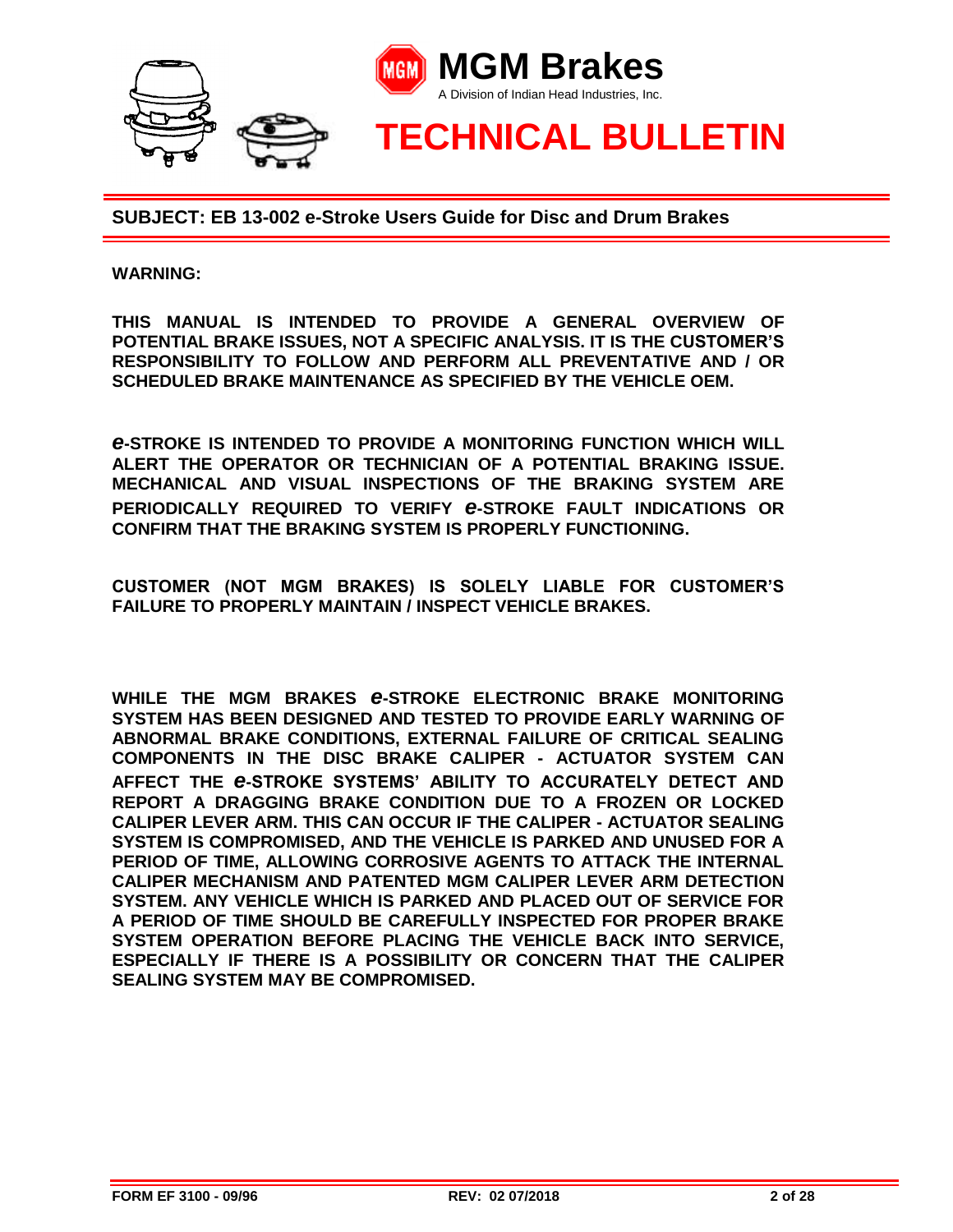

# *SECTION 2: SYSTEM COMPONENTS*

#### *2.1: Disc Brake Actuators*

MGM Brakes e-Stroke disc brake actuators are denoted by an "ESK" suffix on the part number. Each "ESK" assembly includes the e-Stroke disc actuator and external sensor pack spacer or "ESP".

The "ESK" actuator is assembled with a specified ESP sensor angle orientation, similar to the port and clamp band angle of a standard actuator and is calibrated at an MGM Brakes manufacturing facility to ensure accuracy. Proper specification of the sensor angle should orient the ESP harness away from the centerline of the disc brake rotor. e-Stroke disc actuator components are not serviceable. *DO NOT attempt to rotate the ESP orientation on the actuator mounting studs.*

*Refer to the MGM Service Manual EB 13-006 for additional Disc Actuator Service Information.* 



#### *ESK Actuator and ESP Sensor Assembly:*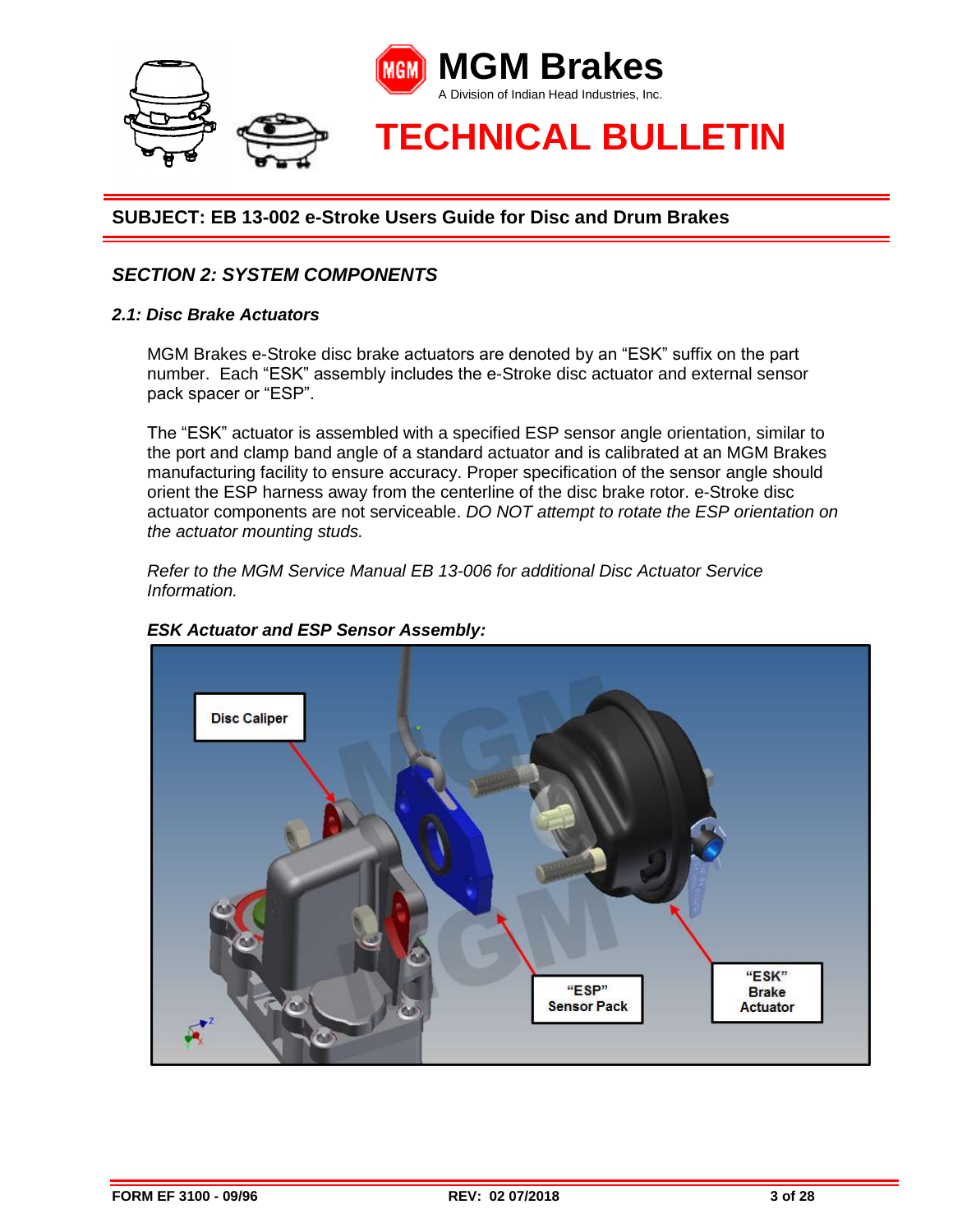

#### *2.2: External Sensor Pack for Disc Brake Actuators*

The e-Stroke disc external sensor pack or "ESP" is an environmentally sealed spacer assembly that provides the e-Stroke disc actuator stroke measurement to the ECU (CCM). These stroke measurement ranges are monitored with the brake application pressure reading to determine if a fault condition is present. The e-Stroke ESP uses infrared sensing technology to detect reflective material on the actuator piston rod.

The ESP is a non-serviceable component that may be replaced as a separate service part. No adjustment or calibration is required when replacing an e-Stroke ESK actuator

assembly. Care must be taken during installation to ensure the caliper sealing surface is clean from dirt and corrosion. Failure to clean the caliper mounting surface may result in caliper assembly leakage and potential functional issues with the foundation brake components.

Ensure the actuator and ESP seal height is a minimum of 3mm from the mounting surface if components are to be reused after removal.



Care should be taken to ensure no caliper/ball end grease accidentally gets on the sensor lenses or piston rod reflective targets.



- *Reflective Targets on Piston Rod indicate Stroke Position*
	- o *1st Black – Normal Release*
	- o *Red – Normal Apply*
	- o *2nd Black – Over-Stroke*
- *Keep reflective targets clean and free from damage.*
- *Do not use solvents to clean the reflective targets.*
- *Spring Loaded Ball End Detects Caliper Drag*

*Reference EB 13-001 for additional e-Stroke Sensor & Harness information.*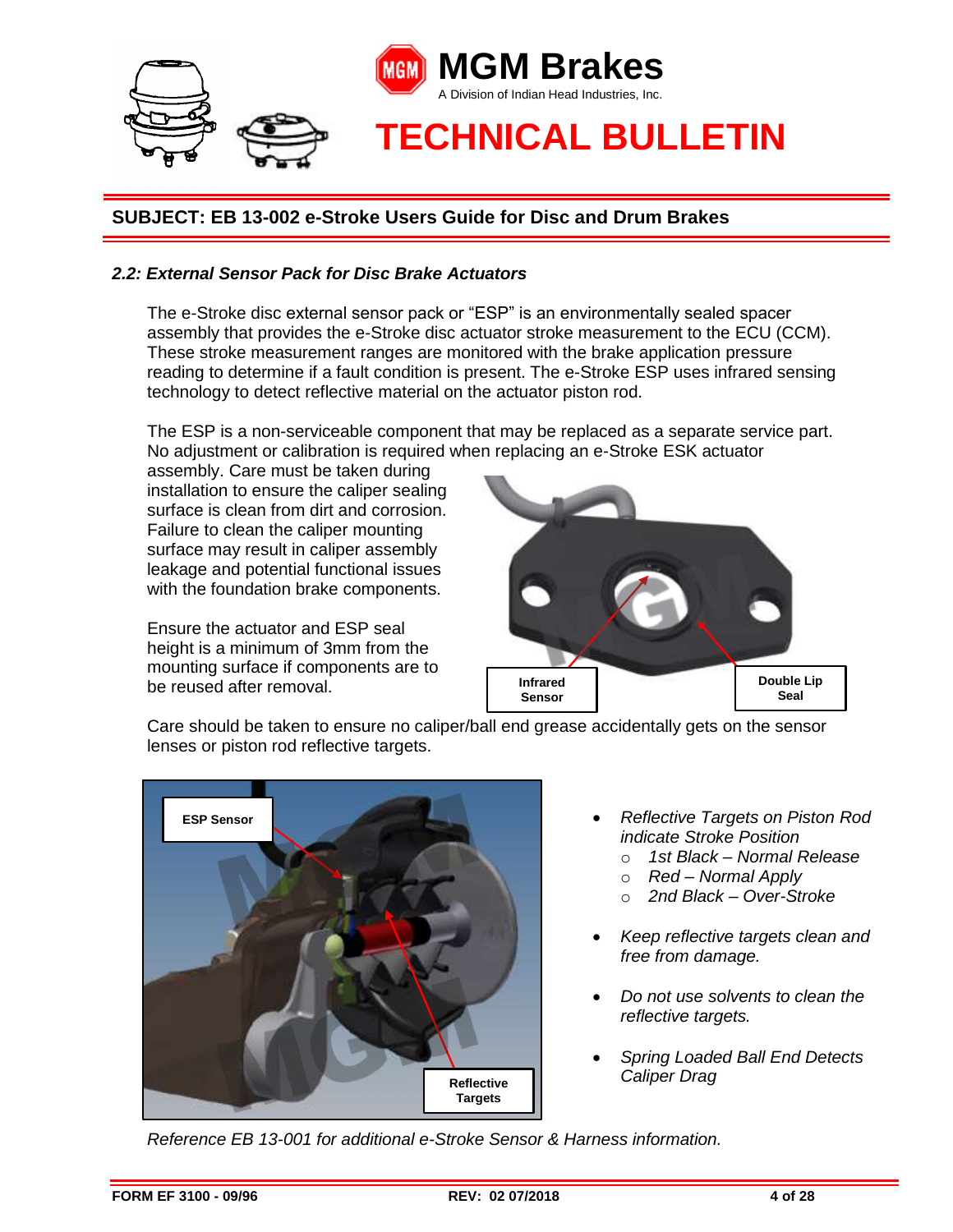

#### *2.3: Drum Brake Actuator*

MGM Brakes e-Stroke drum brake actuators are denoted by an "ESH" suffix on the part number. Each actuator is assembled with a specified sensor angle orientation, similar to the port and clamp band angle of a standard actuator, and is calibrated at an MGM Brakes manufacturing facility to ensure accuracy. Proper specification of the sensor angle should orient the sensor pigtail toward the centerline of the vehicle, away from the wheel end.

e-Stroke drum actuator components are not field serviceable, with the exception of single/piggy-back or service diaphragm replacement. For service information, refer to the MGM Service Manual relating to the actuator to be serviced. *DO NOT attempt to rotate, slide or otherwise adjust the magnetic sleeve, sleeve clamp, or the sensor stone shield.* 

A stainless steel strain relief bracket (P/N 8090039) is included with the actuator assembly to provide a means for securing the sensor pigtail, preventing the sensor from being inadvertently pulled out of the actuator during normal vehicle operation. The strain relief bracket should be installed on the upper mounting stud of the actuator facing toward the centerline of the vehicle.



#### *2.4: Drum Brake Sensor*



The e-Stroke drum brake Sensor (P/N 8290120) provides the e-Stroke Actuator stroke measurement to the ECU. This stroke measurement is monitored with the brake application pressure reading to determine if a fault condition is present.

The sensor is a non-serviceable component, which may be replaced separate from the brake actuator assembly if required. No adjustment or calibration is required when replacing an e-Stroke sensor. Care must be taken during installation to insert the sensor into the actuator sensor port with the proper alignment, parallel to the piston rod. The sensor must be fully seated in order to ensure complete system accuracy.

*Reference EB 08-006 for additional e-Stroke Sensor & Harness information.*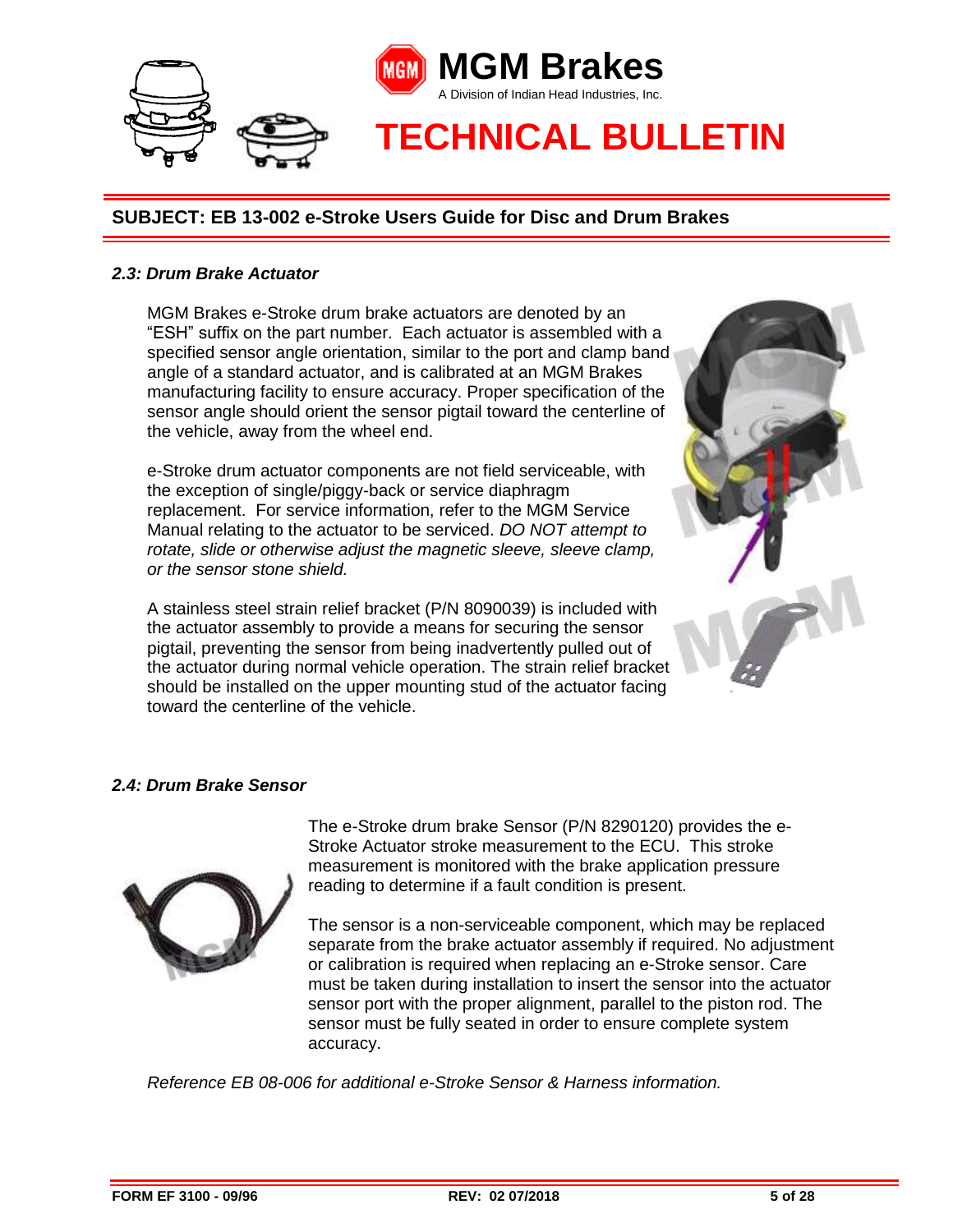

#### *2.5: Pressure Transducer*

The pressure transducer (P/N 8090550) provides the e-Stroke ECU with information about the pressure that the driver is applying to the brake system. A brake fault will be indicated when the actuator stroke is not in proportion to air pressure applied by the brake system. For example, if the driver applies the brake treadle and an actuator does not move from the fully retracted position, the e-Stroke system will determine that brake is "non-functional". e-Stroke brake pressure data is available on the SAE J1939 network.

#### *2.6: Chassis Communication Module (ECU)*

The GEN 3 Chassis Communication Module (CCM or ECU, P/N 8291XXX) is the "brains" of the e-Stroke system and capable of monitoring up to 8 wheel ends. The ECU provides regulated power to the actuator sensors and the pressure transducer. The actuator sensor and pressure transducer inputs are continuously monitored by the ECU to determine whether the stroke of each of the actuators is in proportion to the air pressure applied by the brake system.



ECU operation requires 9 to 32 V DC ignition switched power. Multiple alarm outputs are available which will energize an external warning light or alarm device during active brake fault conditions. Separate alarm outputs are provided for Tractor / Truck / Bus Brake Monitoring and lining wear as well as Trailer Brake Monitoring. The ECU alarm output is commonly connected to vehicle I/O systems to illuminate integrated dash warning lights. *Consult vehicle OEM or installer for specific e-Stroke warning light or dash display operation when connected to an I/O system.*

SAE J1939 connection is required for complete system functionality. The SAE J1939 connection is primarily used to monitor vehicle speed and transmit fault codes as fault conditions occur. The e-Stroke GEN 3 system is compatible with SAE J1939 250kbs and 500kbs networks. The e-Stroke Diagnostic Tools communicate with the ECU over the SAE J1939 / J1708 circuits. *Reference EB 08-025 for e-Stroke Published SAE J1939 / J1708 Fault Codes.*

Brake fault history is recorded in the ECU memory for up to 126 counts per fault per wheel. The fault history may be viewed and cleared using the available diagnostic tools. *See Section 4 for more diagnostic Information.*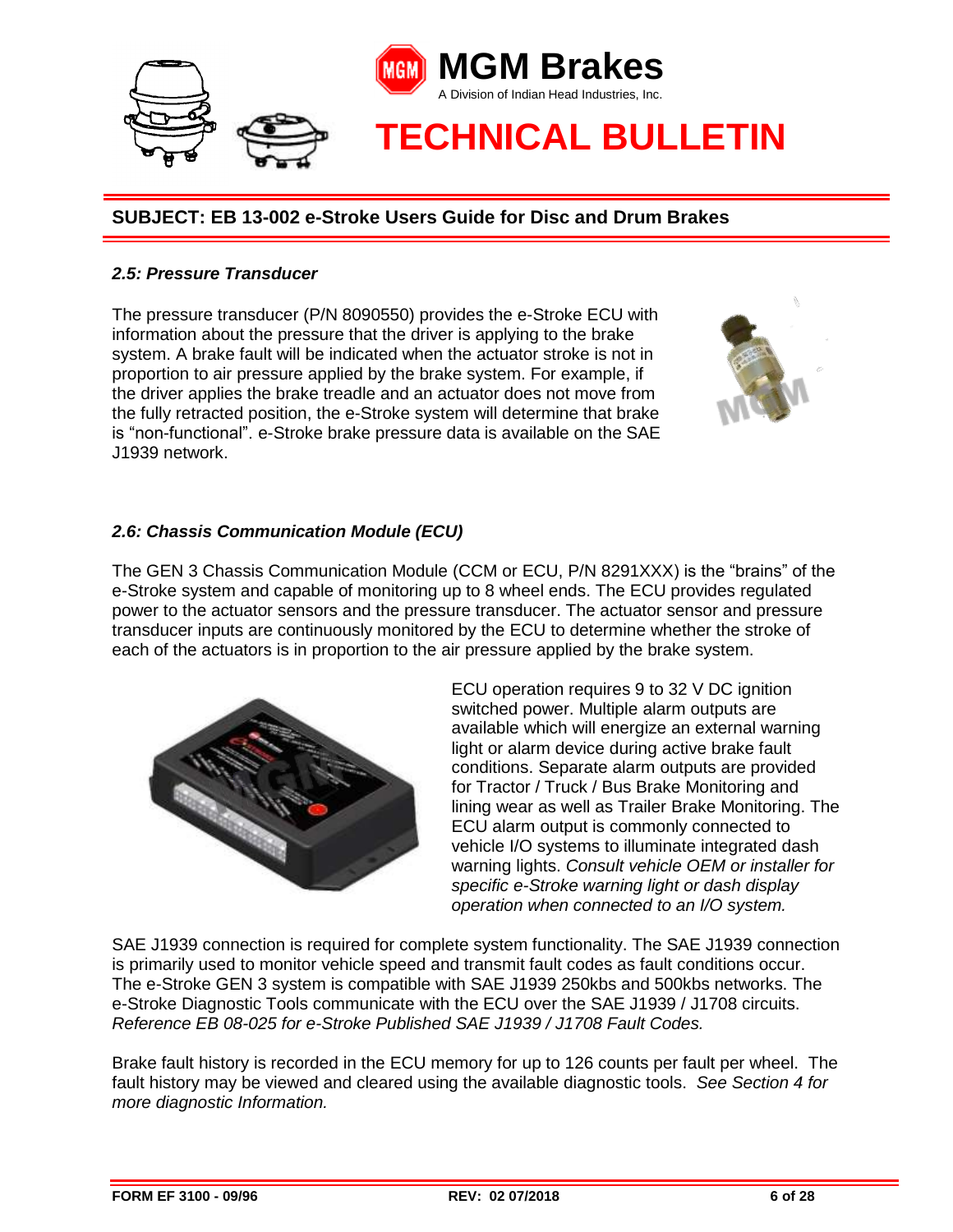

# *SECTION 3: SYSTEM OPERATION*

#### *3.1: Continuous Brake Monitoring*

Upon initial power-up, the ECU will "Bulb Check" or "Blink" the alarm output twice which allows the operator to verify the Warning Light function. *Consult vehicle OEM or installer for specific e-Stroke warning light or dash display operation when connected to an I/O system.*

During operation of the vehicle, the e-Stroke system continuously monitors the stroke of each actuator to ensure it is appropriate for the current brake application pressure. If any actuator is determined to be Over-Stroked, Dragging, Non-Functioning, or the disc caliper linings are over-adjusted the following actions will occur while the fault condition is active:

- The Warning Light will illuminate (Where Applicable). *See Section 7 for Warning Light Interpretation.*
- *The Dash Display will indicate the fault condition (Where Applicable). Consult vehicle OEM for specific operation.*
- The ECU will record (count) the fault occurrence in the memory.
- The appropriate SAE J1939 / J1708 fault code is transmitted over the diagnostic network to a diagnostic tool or AVM type reporting system while the fault is active.

In addition to the above brake fault conditions; the following conditions will also activate the appropriate ECU alarm output:

- J1939 communication error
- The e-Stroke system failing to start up / run
- e-Stroke Sensor Fault
- Pressure Transducer Fault
- Lining Wear Fault (Where Applicable)

#### *Note: While the e-Stroke system can detect brake adjustment issues during real time operation; Over-Stroke and Non-Functioning conditions should be verified during a Stationary Vehicle Inspection. See section 3.2.*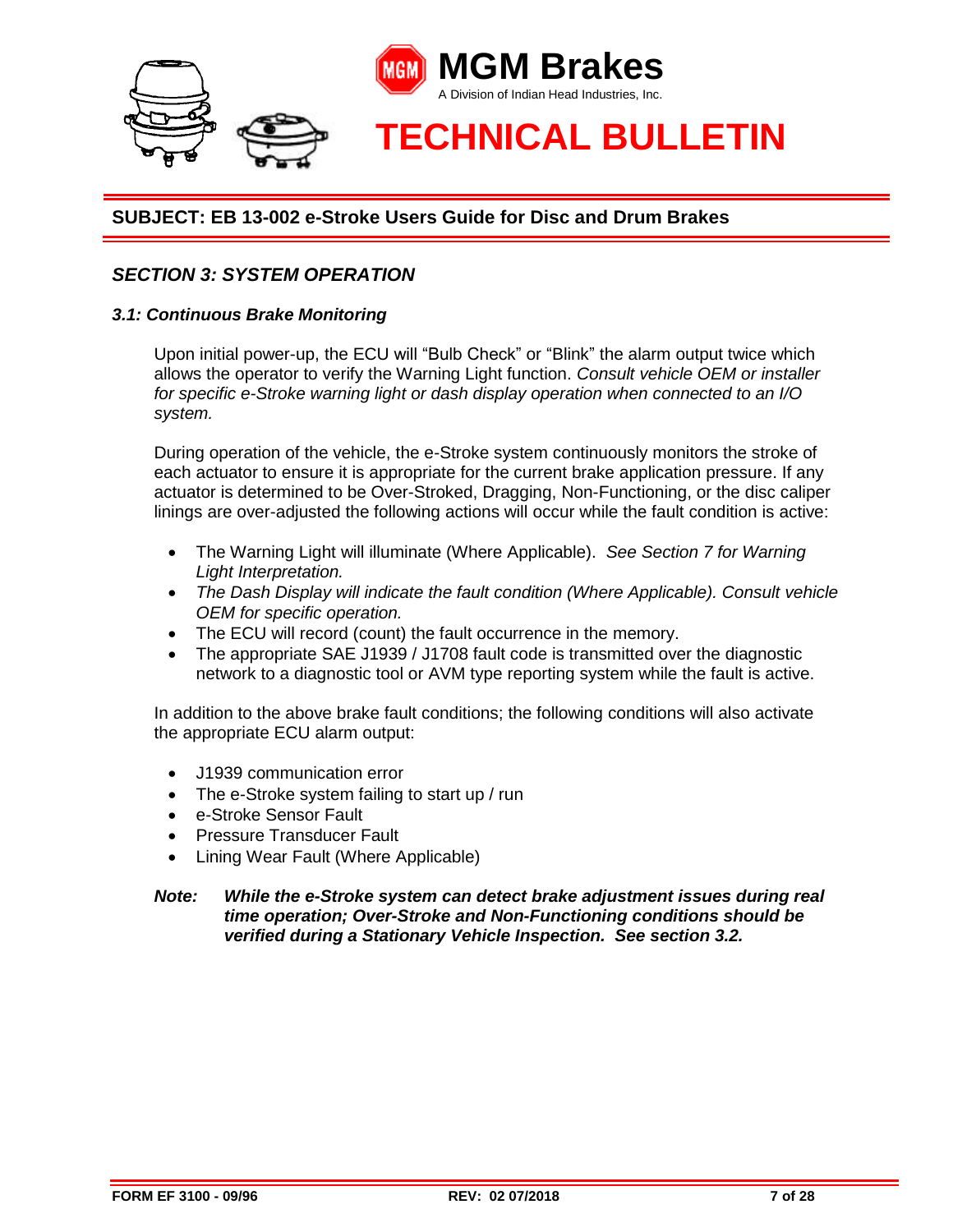

#### *3.2: e-Stroke System Functional Test*

#### *Note: Always follow the CVSA recommended procedures when conducting a Stationary Vehicle Inspection to verify proper brake adjustment.*

The following steps can be used to test the e-Stroke system for proper function and verify general brake system condition.

- 1. Park the vehicle and allow the brakes to cool.
- 2. Properly chock the wheels and release the parking brake.
- 3. Adjust the Air-Reservoirs to between 90 and 100 psi (as indicated by the dash gauges) by allowing the compressor to build pressure or cycling the brakes to reduce system pressure.
- 4. Turn OFF the ignition and engine to maintain the recommended testing pressure at the air reservoirs (90-100psi).
- 5. Switch the ignition back ON to the run position without starting the engine. Wait 30 seconds to allow the e-Stroke system to start up and bulb check.
- 6. Fully depress the Brake Pedal / Treadle for approximately 10 seconds and release for 10 seconds. Repeat the 10 second apply and release brake application 5 times. During this time monitor the brake function by watching the Warning Light or using the e-DT Diagnostic Tool.
- 7. If the Warning Light illuminates or the e-Stroke Diagnostic Tool indicates a fault condition, follow the steps in section 4 to determine the cause of the issue.
- *Note: The e-Stroke functional test procedure will detect Over-Stroke and Non-Functioning brake conditions; however Dragging brake conditions can only be detected while the vehicle is moving at speeds over 5mph.*
- *Note: e-Stroke Disc Brake Over-Stroke detection is limited to 15 – 50psi brake application range. Over-Stroke faults are suppressed with brake applications above 50psi and only displayed upon brake release for disc brake configurations only. CVSA recommended procedures should be followed to verify proper brake adjustment. The e-Stroke system provides a warning that brakes may be out of adjustment.*
- *Note: Three brake applications (within an ignition power cycle) resulting in a nonfunctioning condition is required before the non-functioning fault will be displayed by the e-Stroke system.*
- *Note: Consult vehicle OEM for specific dash display operation. Some dash displays will not indicate fault condition unless two brake related issues are detected at the same time.*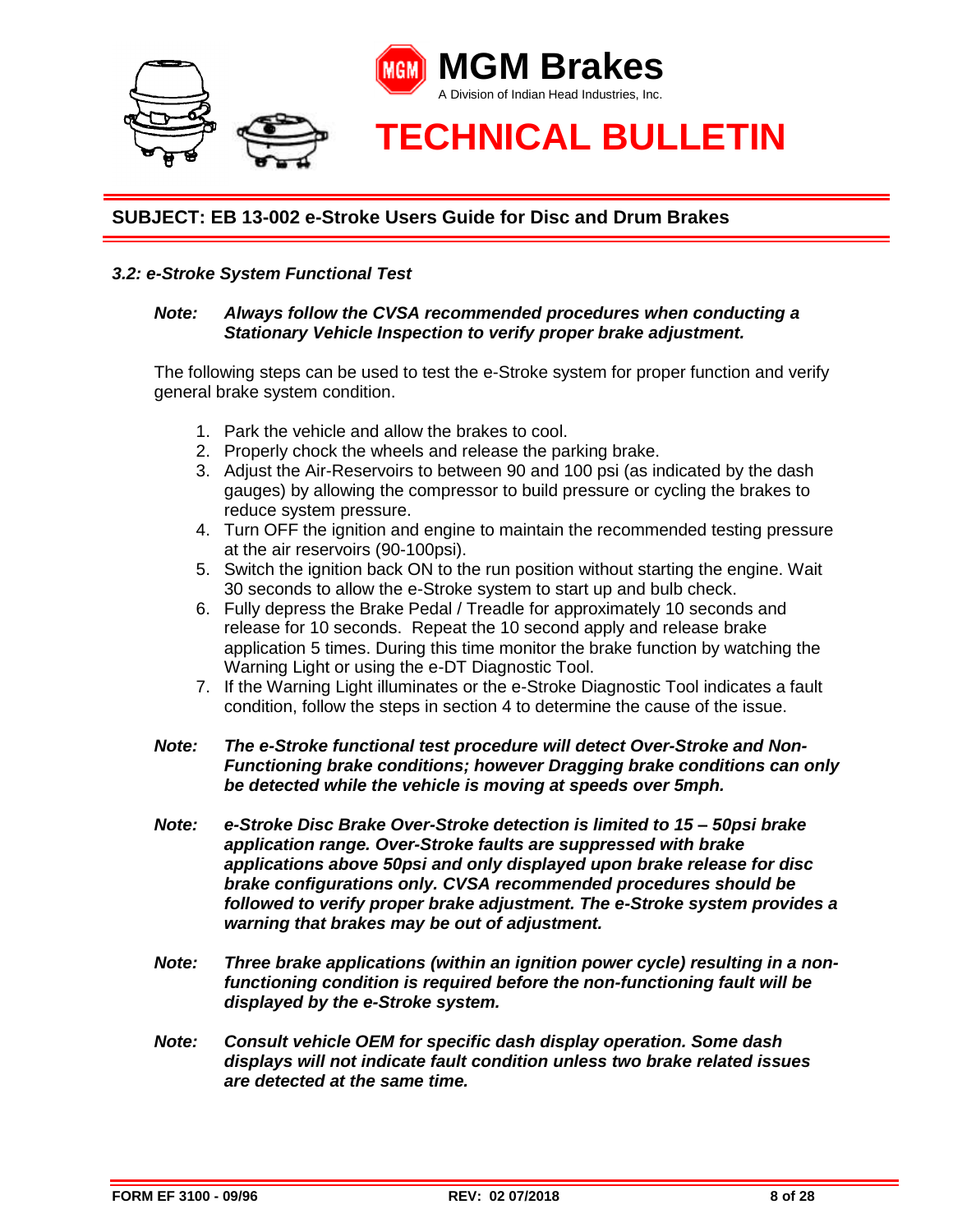

## *SECTION 4: SYSTEM DIAGNOSTICS & TROUBLESHOOTING*

- *Note: It is the responsibility of the end user to determine how the e-Stroke system will be used. Drivers and Technicians should be instructed on how to respond to an e-Stroke warning as determined appropriate by the end user.*
- *4.1: Active Faults (Warning Light ON)*

Brake faults may be caused by many different conditions. When investigating an e-Stroke displayed fault condition, such as a Non-Functioning or Dragging brake, it is necessary to first confirm whether the brake condition is true.

If an active fault condition has alerted the Driver or Technician to a brake issue, the following steps should be taken to identify the cause of the issue:

- 1. If the fault condition is active (Warning Light ON) then the current status of the e-Stroke system should be checked using one of the diagnostic methods in Section 4.3. The e-Stroke system will output a wheel specific description of the active fault condition.
- 2. The vehicle foundation brakes should then be inspected for proper operation. Drum brake systems can be visually inspected for push rod and lining movement. Disc brake calipers are sealed assemblies which do not allow for visual inspection of the pushrod movement. The lining running clearance or gap should be inspected for proper clearance and brake application movement. Check the caliper manufacturers' clearance specification to confirm the caliper is adjusted properly. If lining movement does not correspond with the brake application pressure then the actuator should be removed from the caliper for further inspection of the foundation brake.
- 3. If no issue is found with the brake system, then follow the instructions in Section 4.4, 4.5 to inspect the e-Stroke system.

If the vehicle braking system has been inspected and found to be working properly, then the e-Stroke Troubleshooting Guide (Section 4.5) should be followed to continue the fault analysis.

4. **Always** clear the ECU history upon completion of brake or e-Stroke system service. *The ECU fault history can be cleared by pressing and holding the ECU Red Push Button for 5 seconds or using one of the available e-Stroke diagnostic tools.*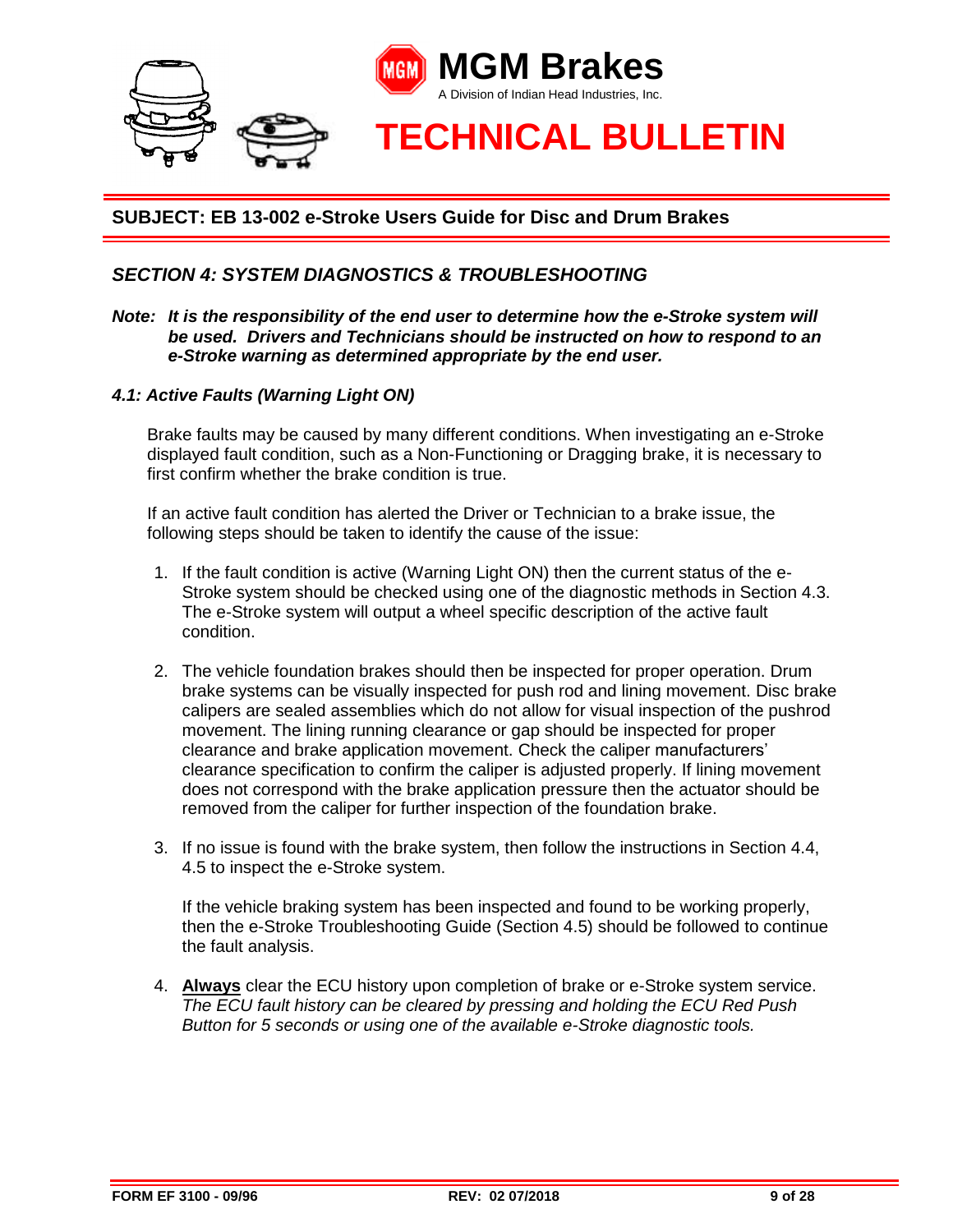

# *4.2: In-Active Faults (Warning Light OFF)*

If the vehicle has been reported to have a brake problem, but the Warning Light is OFF during inspection then the ECU fault history should be checked with the following steps:

- 1. If the fault condition is In-Active (Warning Light OFF) then the fault history of the e-Stroke ECU should be checked using one of the diagnostic methods in Section 4.3.
- 2. The ECU records fault history with a simple counter; date and time of the occurrences are not available. Fault counters will increment once per occurrence as faults occur. The ECU history can also be cleared at any time using one of the diagnostic tools or by pressing and holding the ECU Red Push Button for 5 seconds. If the red push button method is used, the warning light will blink 10 consecutive times to confirm the fault history has been deleted.

It is necessary to take the time period in which the fault history was recorded into account when reviewing the data. If it is unknown when the ECU history was cleared last, then it is possible that many of the faults recorded may not be recent.

- 3. Review the fault history looking for wheel ends which have fault counts recorded.
- 4. The brake system should then be inspected to confirm the fault condition(s) reported by the e-Stroke system and repaired accordingly.
- 5. If no issue is found, then the ECU fault history should be cleared and the brake system can then be cycled or the vehicle driven to try to duplicate the fault condition. Use one of the available diagnostic tools (Section 4.3) to monitor the e-Stroke system for brake faults during this test.
	- *Note: In some cases, a fault may be present for a period of time but then goes away. An example of this is if the pad clearance on a disc brake was not properly reset after a relining. The brake would over-stroke for a period of time before the self-adjusting mechanism in the caliper brought the running clearance into specification. In this case, the ECU would show over-strokes in the fault history but no issue may be present by the time a mechanic inspects it. See Step 7 below for more details.*
- 6. If no issue is found with the foundation brake, then follow the instructions in Section 4.4, 4.5 to repair the e-Stroke system.
- 7. The e-Stroke system may detect fault conditions if the brake is not properly adjusted after service. Apply 25-30 brake applications after brake service to allow the slack or caliper adjuster to operate. Always verify that the lining clearance meets caliper manufacturer specifications.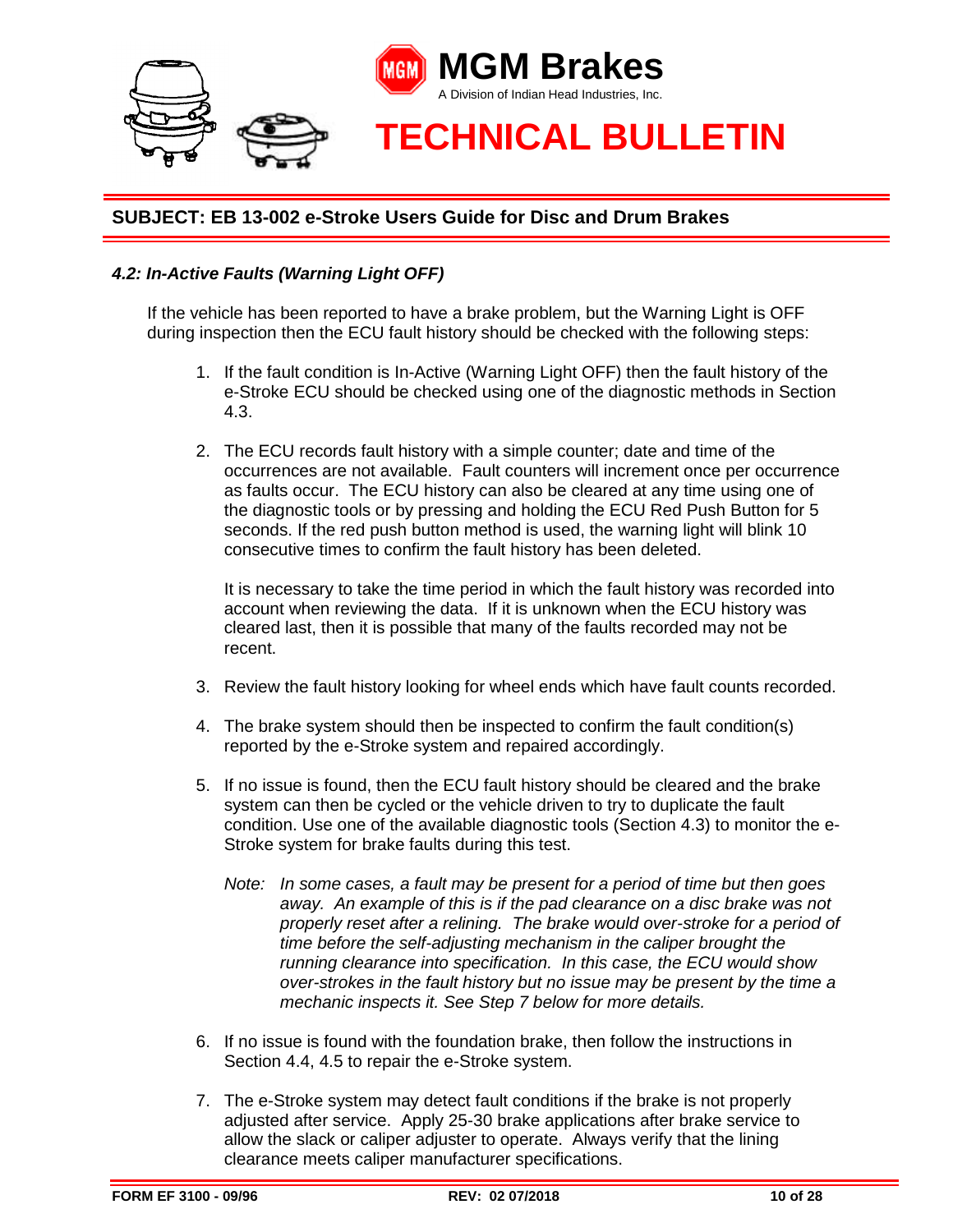

8. Always clear the ECU history upon completion of brake or e-Stroke system service. *The ECU fault history can be cleared by pressing and holding the ECU Red Push Button for 5 seconds or using one of the available e-Stroke diagnostic tools.*

#### *4.3: e-Stroke ECU Memory Retrieval*

#### *4.3.1: e-Stroke GEN 3 Blink Code Retrieval*

The e-Stroke GEN 3 system is capable of displaying both Active and In-Active (stored) fault information using a series of simple blink codes and the system warning lights.

Only blink codes for Active faults will be displayed when an Active fault is occurring (Warning Light ON). The Active fault will need to be repaired and the warning light will need to be OFF before In-Active stored faults can be retrieved with this blink code method. If the blink code sequence is initiated when the warning light is OFF then stored fault codes will be displayed.

#### **Blink Code Retrieval Operation:**

- Press the Red Push Button on the front of the ECU for 1 second to initiate the warning light fault code blink sequence. The warning light(s) will then respond with a series of blink codes.
- A blink code of 1-1 (1 blink 1.5 second pause followed by 1 blink) indicates that no stored fault codes are present within the ECU.
- Reference the e-Stroke Warning Light Blink Code Definition Table (Section 4.3.2) Below) to determine the system condition.
- Press and hold the Red Push Button on the front of the ECU for 5 seconds to clear the fault history.

*Reference the e-Stroke GEN 3 Blink Code Operation Guide (MGM Bulletin EB 08-011) for additional instruction on blink code retrieval.*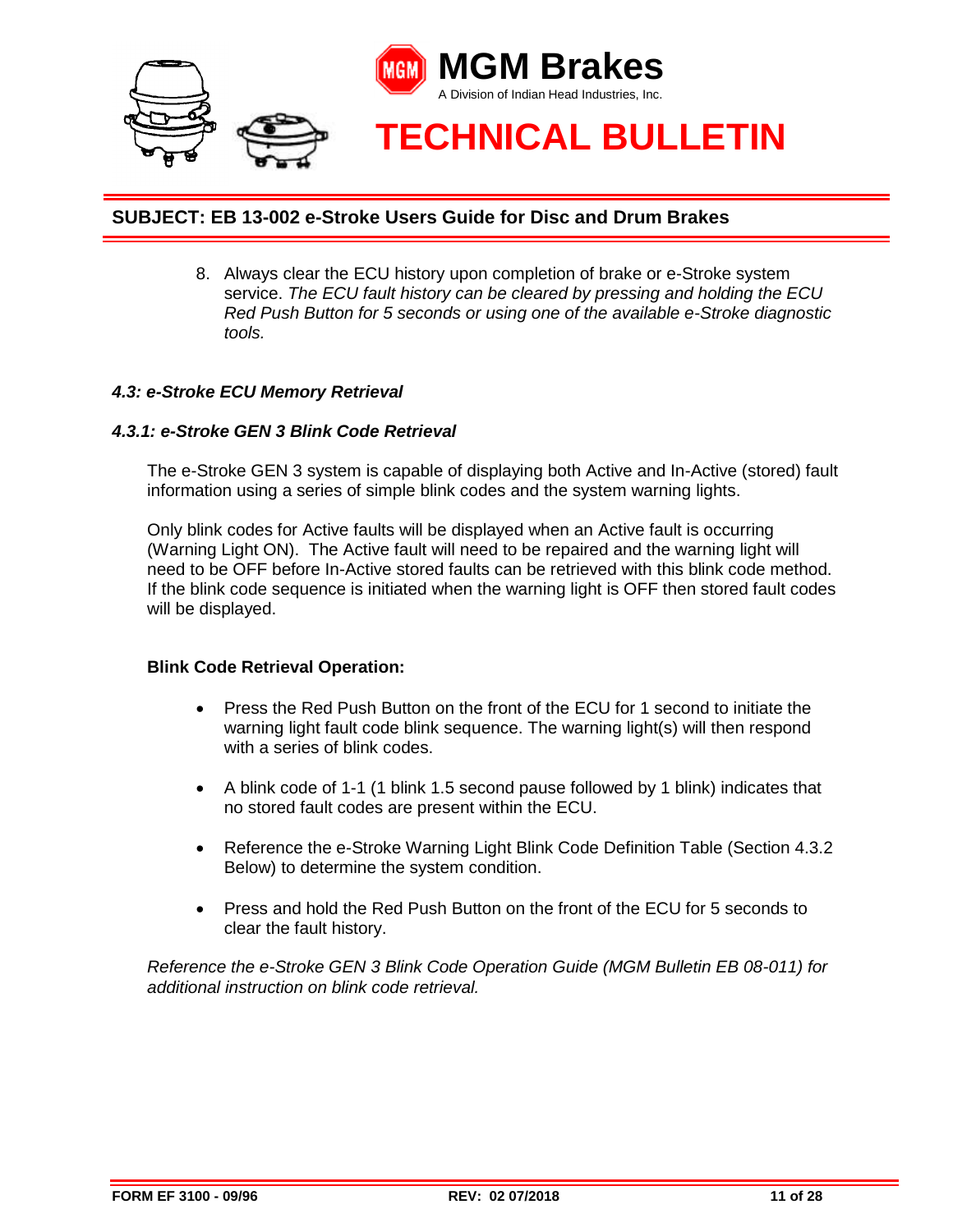

*4.3.2: e-Stroke Warning Light Blink Code Definition Table*

|                |                                   | Applies to ECUs with P/N 8291xxx Prefix. |                     | Reference EB 08-011                                                                |                      |
|----------------|-----------------------------------|------------------------------------------|---------------------|------------------------------------------------------------------------------------|----------------------|
|                | <b>ECU Push Button Operation:</b> |                                          |                     |                                                                                    |                      |
|                |                                   |                                          |                     | Press ECU Button for 1 second to begin e-Stroke fault blink code sequence          |                      |
|                |                                   |                                          |                     | Press ECU Button for 5 seconds to clear e-Stroke stored fault blink codes          |                      |
|                |                                   |                                          |                     |                                                                                    |                      |
|                | <b>Blink Code Timing:</b>         |                                          |                     |                                                                                    |                      |
| 0.5 seconds    |                                   | Lamp On                                  |                     |                                                                                    |                      |
| $0.1$ seconds  |                                   | Lamp Off                                 |                     |                                                                                    | <b>Cut Out and</b>   |
| 1.5 seconds    |                                   | Pause In-Between Digits                  |                     |                                                                                    | <b>Fold Here for</b> |
| 4 seconds      |                                   | Pause In-Between Faults                  |                     |                                                                                    | <b>Reference</b>     |
|                |                                   |                                          |                     |                                                                                    | Card                 |
|                |                                   |                                          | <b>MGM Brakes</b>   |                                                                                    |                      |
| <b>First</b>   |                                   | <b>Type of Fault</b>                     | Second              | $e$ <sup>s3</sup> Warning Light Blink Code Definitions<br><b>Location of Fault</b> |                      |
| <b>Digit</b>   |                                   |                                          | <b>Digit</b>        |                                                                                    |                      |
| $\mathbf{1}$   | No Fault                          |                                          | 1                   | No Fault (Only with First Digit = 1)                                               |                      |
| 2              |                                   | Non-Functioning Brake                    | $\mathbf{1}$        | Axle 1 - Left                                                                      |                      |
| 3<br>4         | <b>Over-Stroked Brake</b>         |                                          | $\overline{2}$<br>3 | Axle 1 - Right<br>Axle 2 - Left                                                    |                      |
| 5              | Dragging Brake                    | e-Stroke Sensor Fault                    | 4                   | Axle 2 - Right                                                                     |                      |
| 6              | Lining Wear Warning               |                                          | 5                   | Axle 3 - Left                                                                      |                      |
| 8              | Low Running<br>Clearance          |                                          | 6                   | Axle 3 - Right                                                                     |                      |
|                |                                   |                                          | 7                   | Axle 4 - Left                                                                      |                      |
|                |                                   |                                          | 8                   | Axle 4 - Right                                                                     |                      |
| $\overline{7}$ |                                   | e-Stroke System Fault                    | 1                   | Pressure Transducer                                                                |                      |
|                |                                   | e-Stroke Fault Codes Cleared             | $\mathfrak{p}$      | SAE J1708 / J1939 Communication                                                    |                      |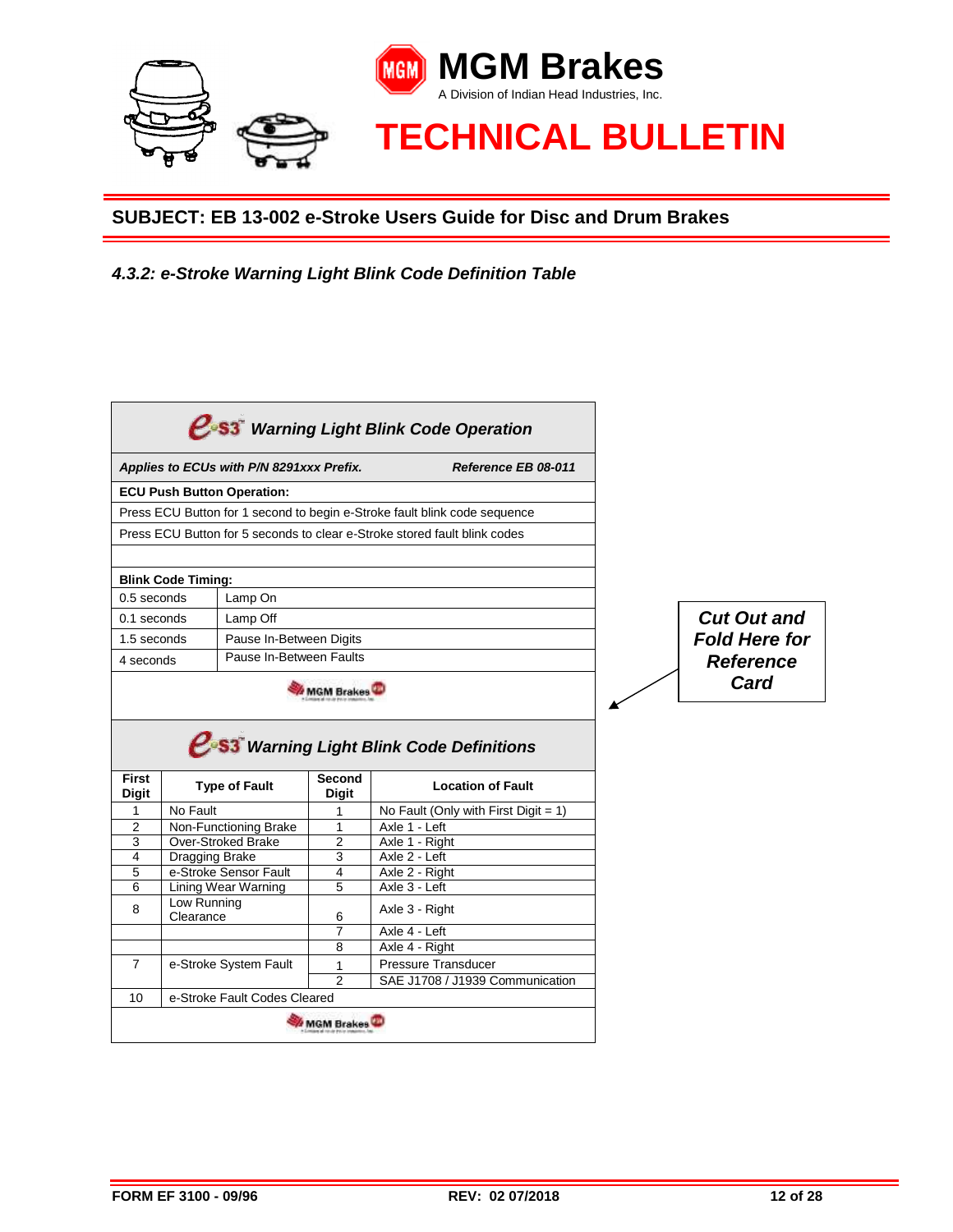

#### *4.3.3: e-Stroke Laptop Diagnostic Program*

The e-Stroke Diagnostic Program may be used to acquire the following information from the e-Stroke GEN 3 ECU:

- Current Wheel Specific Brake & Lining Status (Active Faults)
- Stored Fault History (In-Active Faults)
- e-Stroke System & Diagnostic Status
- ECU Information: Software Version, Configuration, Serial Number.

P/N 9090109 Kit connects the ECU to a standard laptop computer (Customer Supplied with Windows Operating System) via an RS-232 connection.

P/N 9090111 Kit connects the laptop computer to the e-Stroke system via a standard SAE J1939 250 kbs 9-pin diagnostic connection.

*Note: The P/N 9090111 kit is not compatible with SAE J1939 500kbs networks. Use the P/N 9090109 or P/N 9090110 diagnostic kits for SAE J1939 500 kbs support.* 

*Reference the e-Stroke GEN 3 RS-232 Program Users Guide (MGM Bulletin EB 11-001) for additional instruction*.

#### *4.3.4: e-DT Diagnostic Tool*

The e-DT is a diagnostic tool which is designed to work with e-Stroke systems. The e-DT kit (P/N 9090110) can be easily used as a hand held tool with the supplied Diagnostic Harness which connect to a 9 pin diagnostic port (OBD) connector. The e-DT display can also be permanently mounted in the vehicle for onboard diagnostic support. When connected to the vehicles SAE J1939 network the e-DT will automatically turn ON and establish communication with the e-Stroke System. This kit is compatible with SAE J1939 250 kbs and 500kbs networks.

The e-DT displays real time e-Stroke system status, Active brake fault conditions, and lining wear status (if



applicable). In addition the brake fault history (In-Active faults) can be acquired from e-Stroke GEN 3 Systems using the e-DT. Vehicle speed and brake application pressure are also available for diagnostic purposes using the e-DT.

*Reference the e-DT Diagnostic Tool Users Guide (MGM Bulletin EB 08-013) for additional instruction.*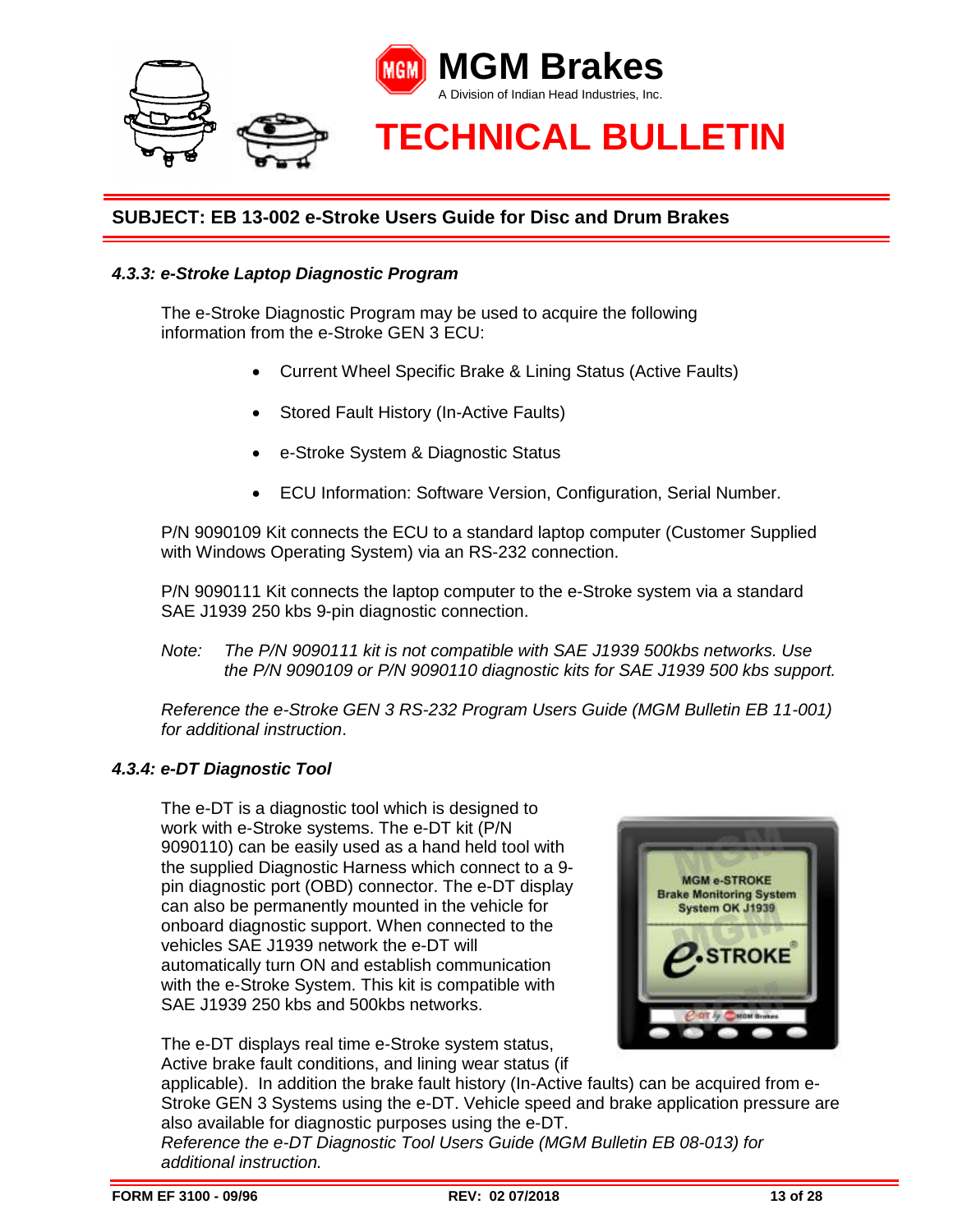

#### *4.4: System Wiring Troubleshooting*

As with all electrical systems on vehicles, damaged or incorrectly installed wiring can cause issues with the functionality of the system. If the system is displaying a brake fault condition and it has been verified that the actuator and vehicle braking system is working and adjusted properly, then it is advisable to check the system wiring and verify that:

- All connectors are completely plugged together.
- No wires are being pulled, or pinched.
- Check connections for corrosion, missing seals or bent terminals.
- No wires are cut or broken, the cable jacket and insulation is intact and no wire crimp connections are loose.
- An adequate amount of slack in the wires is provided around steering and suspension components to prevent tension in the wire.
- The power harness is connected securely to the vehicle power source.
- The sensor and pressure transducer supply power can be verified at the end of each wire harness by unplugging the sensor at the wire harness and measuring voltage between connector terminals A (Red wire, +5 VDC) and B (Black Wire, Ground).

#### *Note: If the e-Stroke sensors or harnesses are suspected to be faulty, that wheel should be considered un-monitored by e-Stroke.*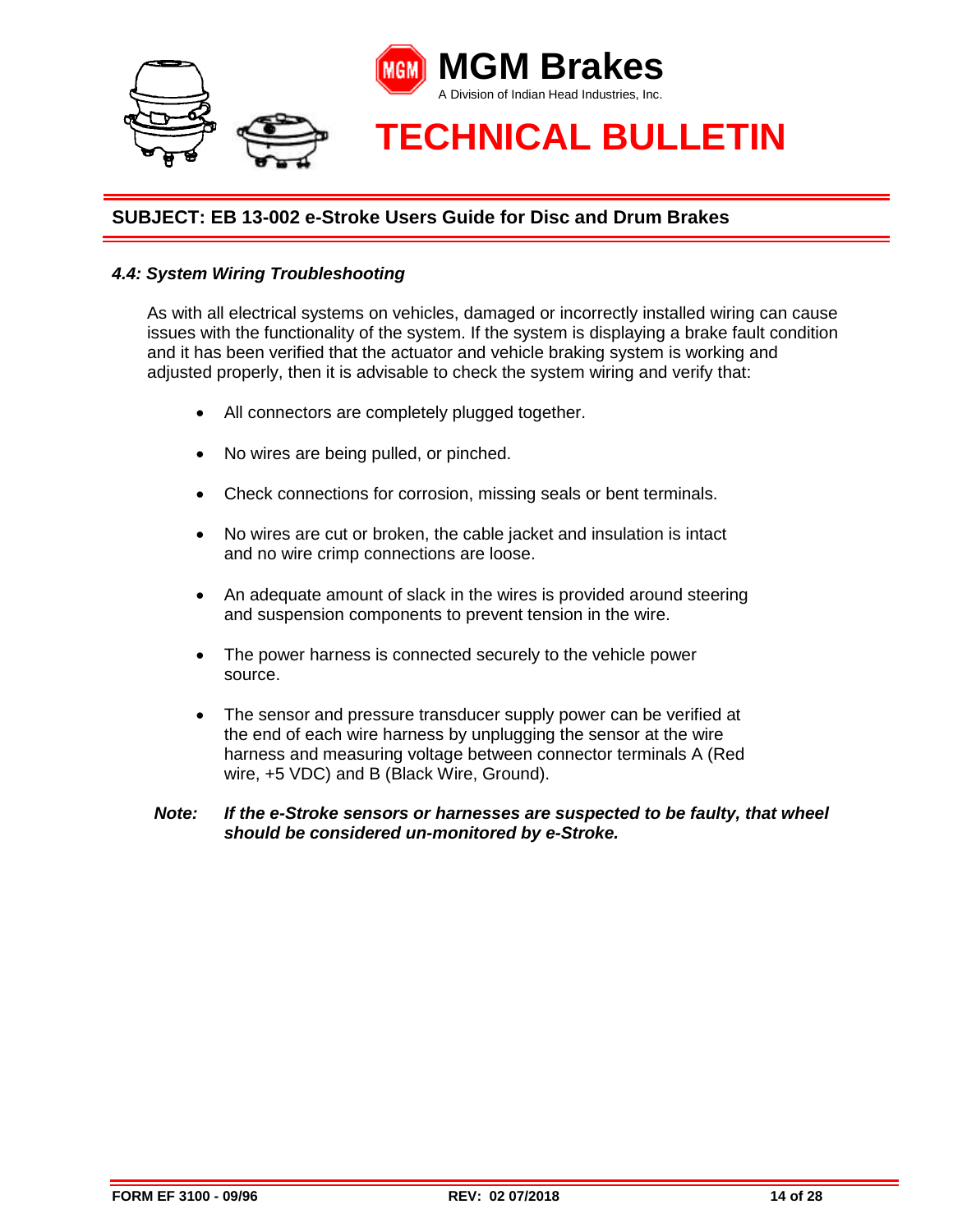

#### *4.5: System Trouble Shooting Guide*

- *Reference EB 13-003 e-Stroke GEN 3 Disc Trouble Shooting Guide for additional Troubleshooting information.*
- *Reference EB 08-016 e-Stroke GEN 3 Drum Trouble Shooting Guide for additional Troubleshooting information.*
- *Reference MGM Drawing 9230103 for a generic e-Stroke GEN 3 system schematic. Consult Vehicle OEM for vehicle specific wiring schematics.*
- *All e-Stroke technical documents are available on www.mgmbrakes.com.*

# **MGM Brakes** *e•STROKE*® **Technical Support:**

1-877-4-e-STROKE *www.mgmbrakes.com*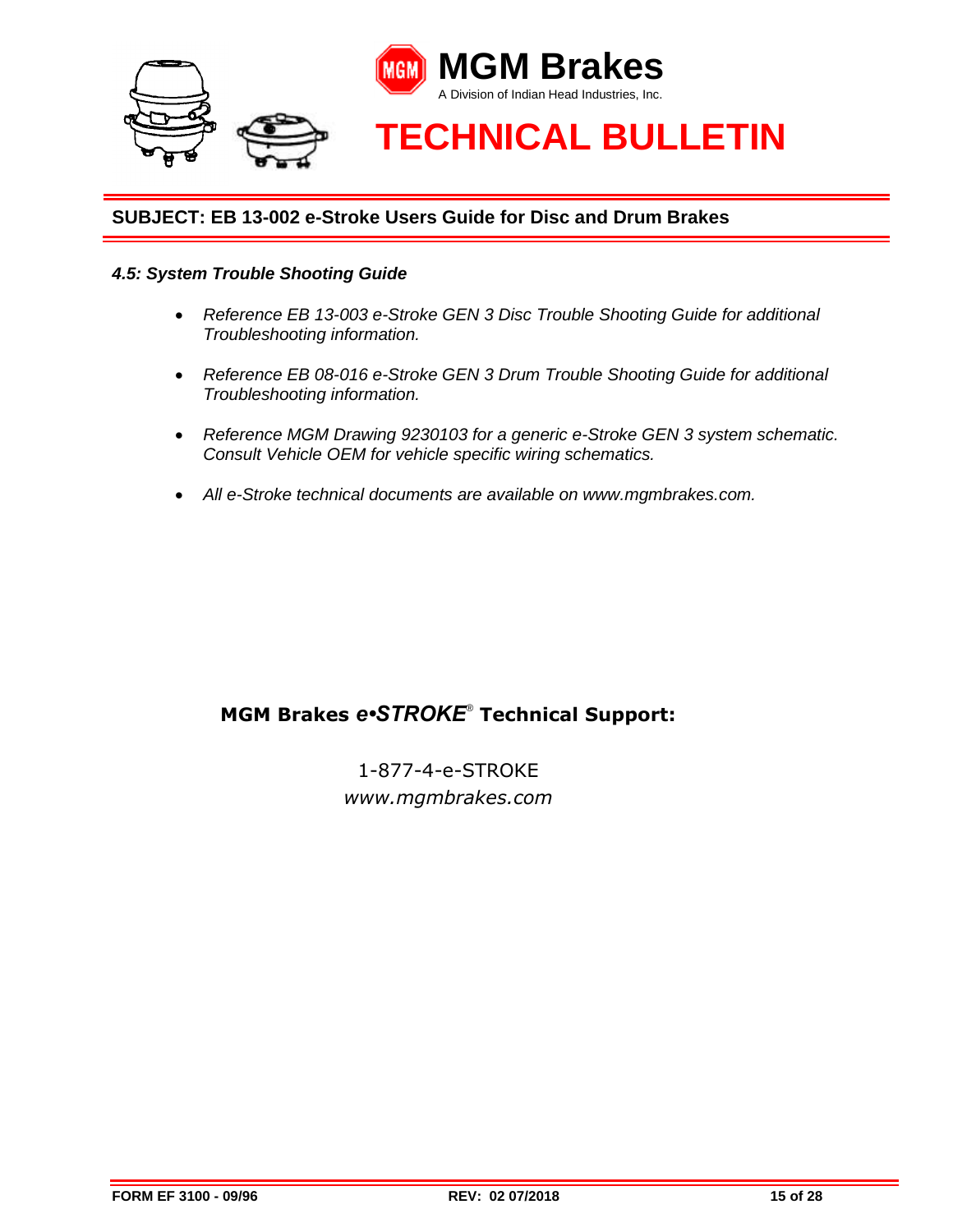

# *SECTION 5: UNDERSTANDING BRAKE DIAGNOSTICS*

In order to simplify the fundamental logic used to determine brake faults, the actuator sensors should be considered as a method to determine whether the actuator pushrod is fully retracted, within the normal operating stroke range, or beyond the SAE J1953 adjustment indication threshold. At the same time, the pressure transducer provides an indication as to what region of stroke the actuator should be within. For a single actuator the resulting logic can be expressed in the table below.

| <b>Fault Description</b>              | <b>Service Brake Air Pressure</b>                                     | <b>Pushrod Stroke Position</b>                                   |  |
|---------------------------------------|-----------------------------------------------------------------------|------------------------------------------------------------------|--|
| Dragging Brake                        | No Pressure                                                           | Pushrod not fully returned while<br>vehicle is moving            |  |
| Non-Functioning Brake                 | Service Pressure Applied                                              | Pushrod remains fully returned<br>after three brake applications |  |
| Over-Stroke                           | Pushrod beyond acceptable<br>Service Pressure Applied<br>stroke limit |                                                                  |  |
| Disc Caliper Low Running<br>Clearance | Lining clearance is below caliper manufacturers' specification        |                                                                  |  |

#### *5.1: Absolute vs. Relative Stroke for Drum Brake Actuators*

When following up on an e-Stroke fault indication with a brake inspection, it is important to understand that the e-Stroke system monitors absolute stroke of the actuator pushrod. Absolute stroke is measured from the absolute minimum stroke: i.e. actuator pushrod has fully retracted to zero stroke. It is possible to incorrectly set-up drum brake actuators and slack adjusters so that the actuator pushrod is not capable of retracting to zero stroke. In this case, the actuator pushrod will be pre-stroked an indeterminate amount.



**Service Pushrod Fully Retracted**

When measuring stroke in this condition, the inspector will observe only the relative difference between the non pressurized and applied positions. This is known as relative stroke. It is important to consider that the travel limit on a brake actuator is based on absolute stroke, not relative stroke.

For example, a drum brake actuator pushrod may be pre-stroked 1/2 in. from absolute zero stroke when the actuator is not pressurized. With the brakes applied, an inspector may observe a 1-3/4 in. relative travel and incorrectly conclude that the brake is within adjustment limits for a 2-1/2 in. stroke actuator. However, the e-Stroke system will observe 2-1/4 in. of absolute stroke and correctly indicate a brake out of adjustment.

To avoid this scenario, it is critical to rule out the influence of pre-stroked drum brake actuators. By removing the clevis pin, an inspector can confidently determine if an actuator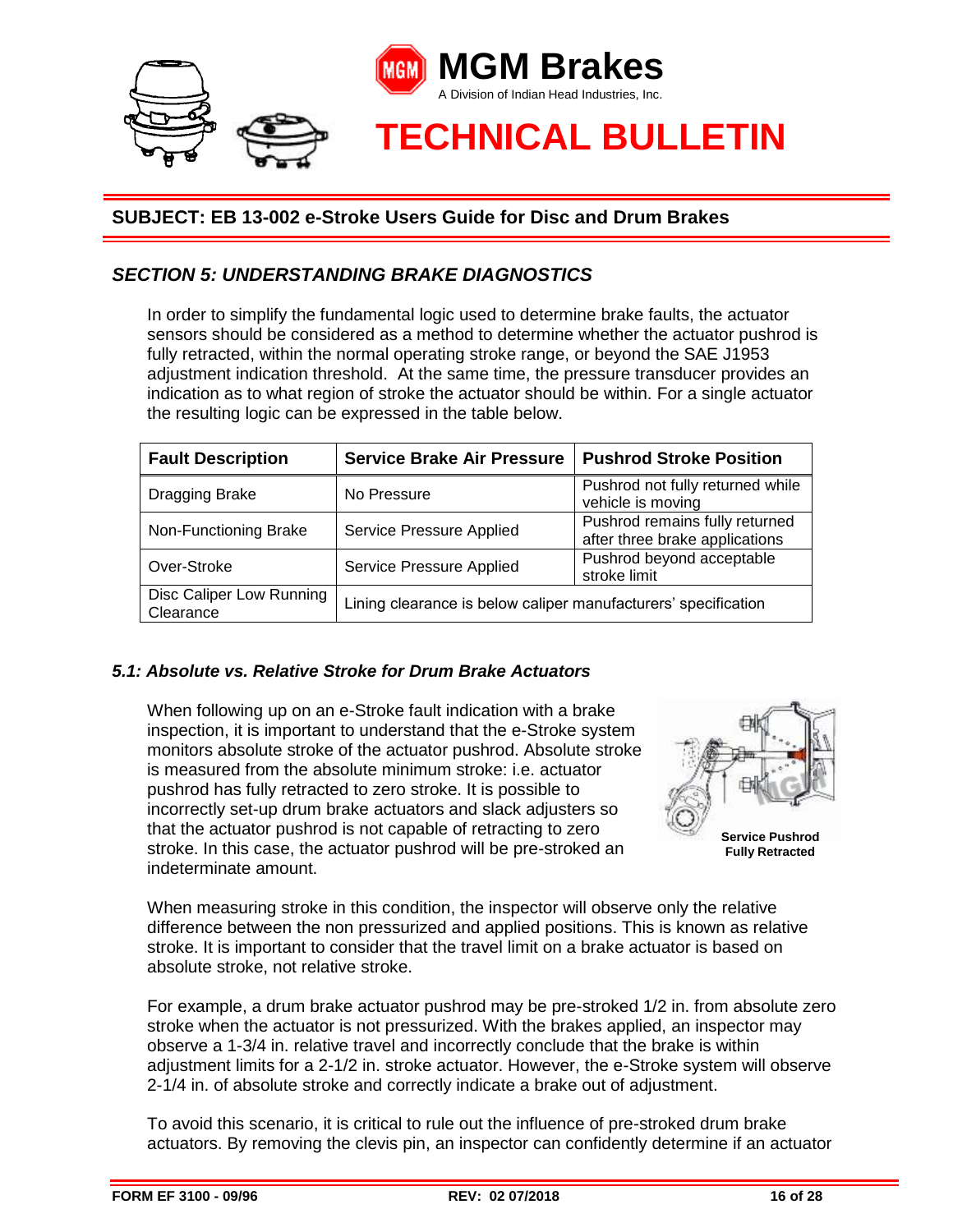

has been properly set-up to return to absolute zero stroke if the rod moves further into the chamber when the pin is removed.

#### *Note: CAUTION MUST BE USED WHEN REMOVING THE CLEVIS PIN. ACTUATOR PUSHROD MOVEMENT MAY OCCUR. ENSURE THAT THE POWER SPRING IS PROPERLY CAGED IF SO EQUIPPED.*

#### *5.2: Dragging Indication*

The ECU indicates a dragging brake if a drum actuator is stroked beyond the first 3/8 in. of absolute stroke or 1/4 in. for a disc actuator, the Pressure Transducer indicates that the operator has released the brakes AND the vehicle is moving faster than 5mph.

The dragging brake indication is intended to alert the operator of a potentially hazardous braking issue (a dragging brake may cause a thermal event). e-Stroke is able to determine if the push rod has properly returned but does not discriminate due to cause.

Real world causes are numerous and require a qualified technician to inspect the brake system to determine the root cause. This includes but is not limited to:

- Hanging brake shoes or linings
- Malfunctioning pneumatic valves that allow pressure to build in actuator
- Water or ice contamination in the air system
- Seized disc caliper internal components
- Mechanical set-up issues
- Malfunctioning slack adjuster or caliper adjuster
- Worn foundation brake components
- Spring brake engagement due to low parking brake system pressure
- Broken parking brake spring preventing actuator from fully retracting
- *Note: Door interlock systems (which apply the service brakes) and parking brake applications are common examples where an actuator will be stroked into the operating region without pressure in the service circuit. The e-Stroke system monitors vehicle speed via J1939 / J1708 and will not indicate a dragging fault condition while the vehicle is at rest with the parking brakes or the interlocks applied. When the vehicle exceeds 5mph a dragging brake fault would be indicated if the parking or service brake fails to release. The dragging brake fault logic includes a short delay before activating to allow for slow release brake conditions. Consult the vehicle OEM for specific interlock functionality.*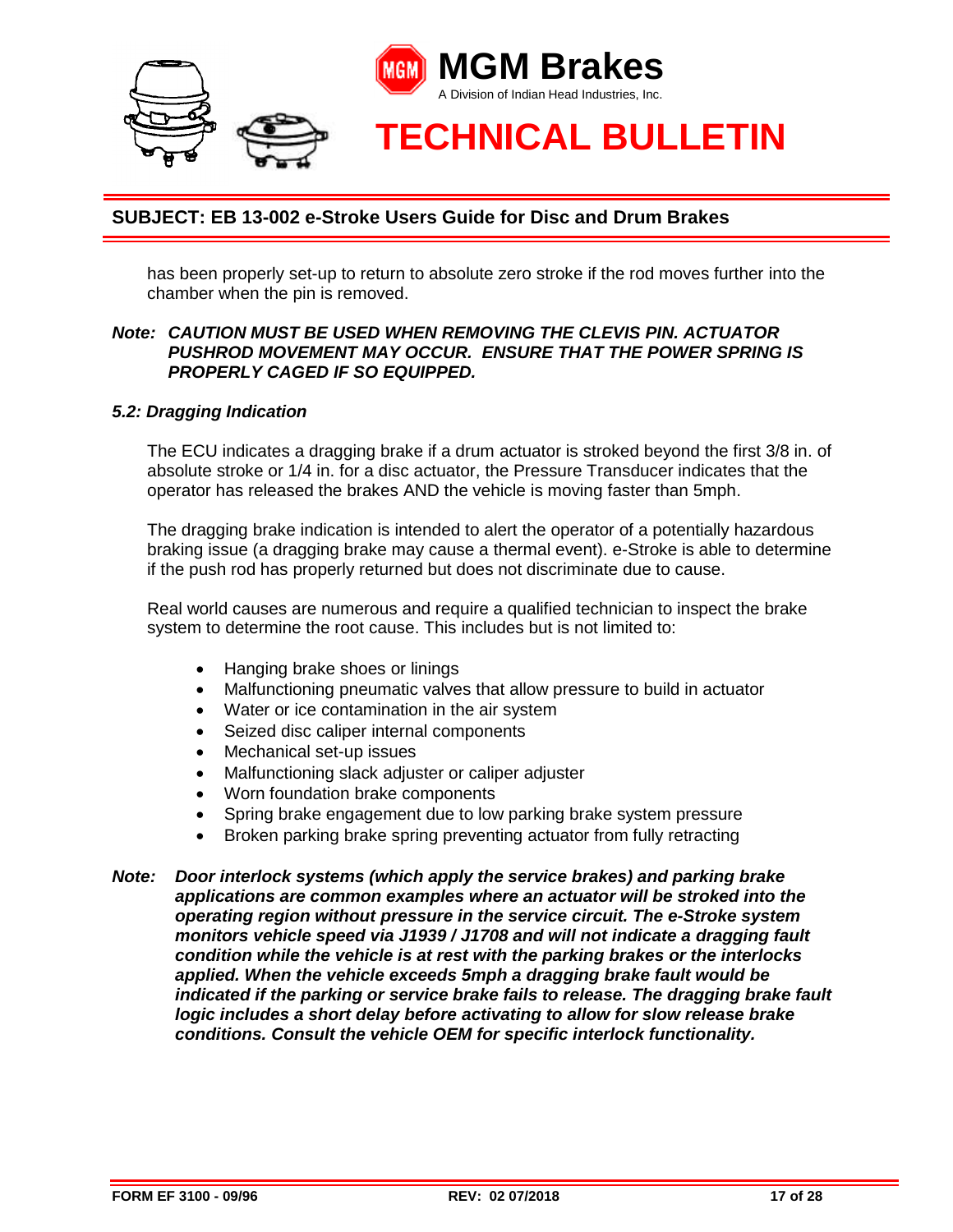

#### *5.3: Drum Brake Over-stroke Indication*



An over-stroke fault indicates the actuator has stroked beyond the SAE J1953 adjustment indicator threshold. By design this is only applicable during brake applications. If an actuator would stroke beyond the threshold without pressure in the service circuit, the situation is still regarded as a "dragging" brake.

While an over-stroke fault from the e-Stroke system indicates that the brake may likely be out of adjustment and further investigation is warranted, it should be noted that there are certain conditions when an over-stroke fault can occur on a brake that is not out of adjustment per CVSA criteria. Current published CVSA and FMCSA criteria must be reviewed prior to determining whether an out of adjustment condition is present.

Brake adjustment limits established by state and federal regulations (DOT and CVSA) are based on measuring actuator stroke with the vehicle stationary, the system air pressure (reservoir) is 90 to 100 psi and the brakes relatively cool. If brake stroke is measured outside of these "standard" conditions it may change. Wheel rotation, increased brake pressure and increased brake temperature will increase stroke. On a moving vehicle with hot brakes, a high pressure brake application can produce strokes that exceed the published adjustment limits even though the brake is properly adjusted.

If the e-Stroke system indicates an over-stroke condition on any brake, the brake adjustment should be verified using the CVSA test conditions (stationary vehicle, air reservoirs at 90 to 100 psi and cool brake). If there are no over-stroke indications during the proper stationary adjustment test, the e-Stroke system confirms the actuators comply with the CVSA adjustment guidelines. However, over-stroke indications observed using the proper stationary adjustment test, should be verified with physical measurements to determine if the stroke explicitly exceeds the CVSA limits.

*Note: When pushrod travel (actuator stroke) on a brake with an automatic adjuster is at or exceeds the readjustment limits, the need for repairs to the automatic adjuster or other foundation / caliper brake components are indicated. Adjustment of automatic brake adjusters, except as required at installation, is a dangerous practice as it gives the driver a false sense of security since the adjusters are likely to go out of adjustment again in the future, unless additional repairs are performed.*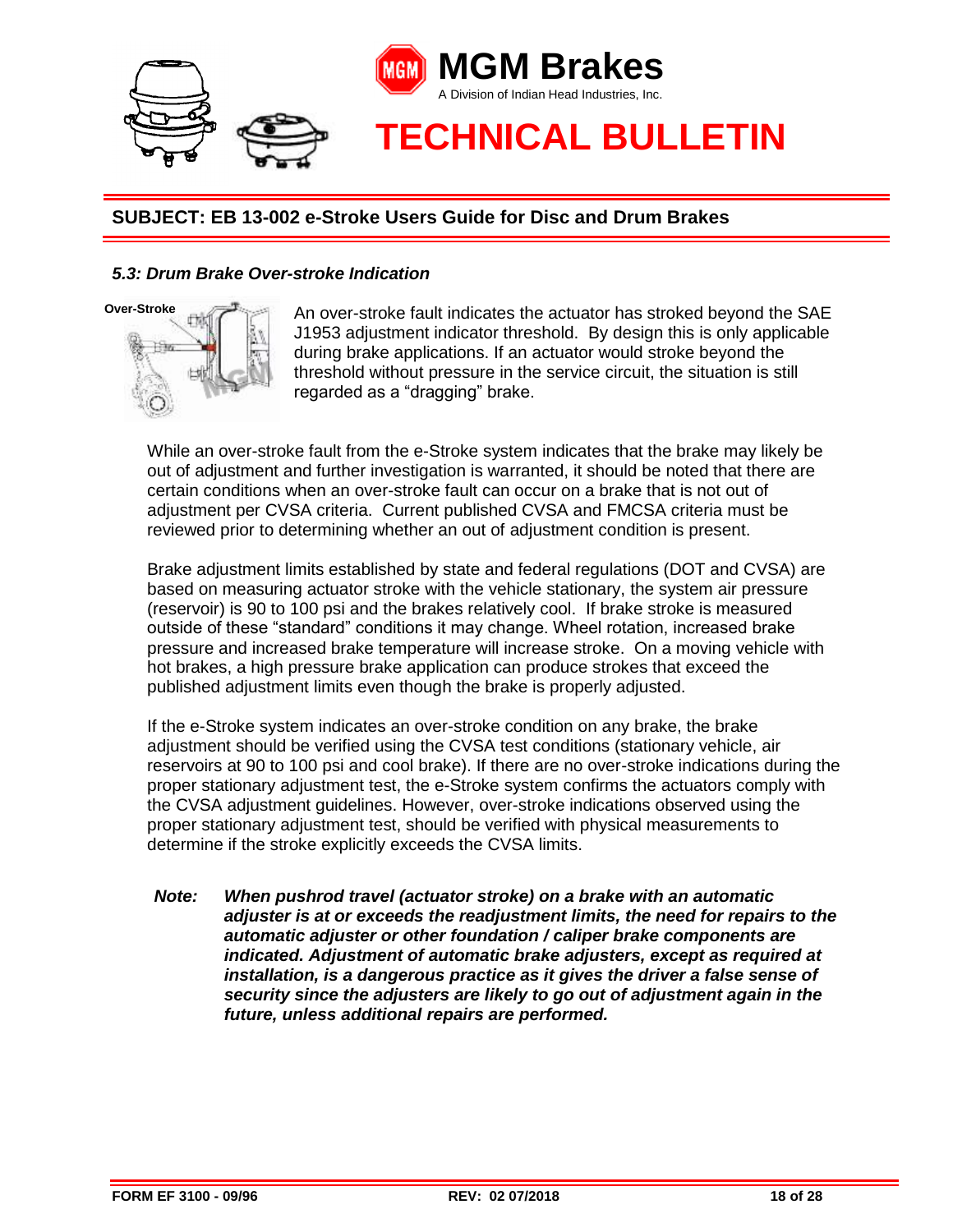

#### *5.4: Disc Brake Over-stroke Indication*

Visual measurement of the air disc actuator piston rod stroke is not possible given the fully enclosed and sealed caliper assembly. Due to this fact, the traditional SAE J1953 brake adjustment inspection method cannot be conducted on air disc brake assemblies with enclosed push rods. Disc actuators typically do not include the traditional "orange stripe" out of adjustment indicator on the piston rod.

*Note: It is possible for over-stroke brake faults to occur after recent foundation brake work, especially on air disc applications where the user may forget to set the running clearance on the caliper. If the over-stroke conditions do not stop after sufficient brake applications (enough to allot the automatic adjuster to bring the running clearance into an acceptable range) then the brakes should be further inspected.* 

The e-Stroke disc system is however designed to detect out of adjustment actuator stroke at 2.1 in. with brake application pressures not exceeding 50psi.

#### *5.5: Non-Functioning Indication*

A non-functioning brake fault occurs when a drum actuator is not stroked beyond the first 3/8 in. of absolute stroke or 1/4 in. for a disc actuator AND the operator has applied sufficient service pressure to the unit. Disc brake non-functioning detection requires three occurrences within an ignition power cycle before an active fault will be displayed. A brake inspection should be performed by a qualified technician to determine the root cause.

Typical issues include but are not limited to:

- Pinched, crimped, or broken air lines
- Defective air valves
- Water or ice contamination in the air system
- Lack of system pressure
- Over-Adjusted Lining, Slack or Caliper
- Leaking actuator diaphragm
- Removal of e-Stroke drum sensor from actuator

#### *5.6: Disc Caliper Low Running Clearance Indication*

A low lining running clearance fault occurs when an air disc caliper lining is below the manufacture's recommended running clearance. This may occur if the lining clearance is misadjusted manually or automatically over-adjusted due to a malfunctioning caliper mechanism. Reference caliper manufacture recommendations for lining clearance inspection method and allowable running clearance.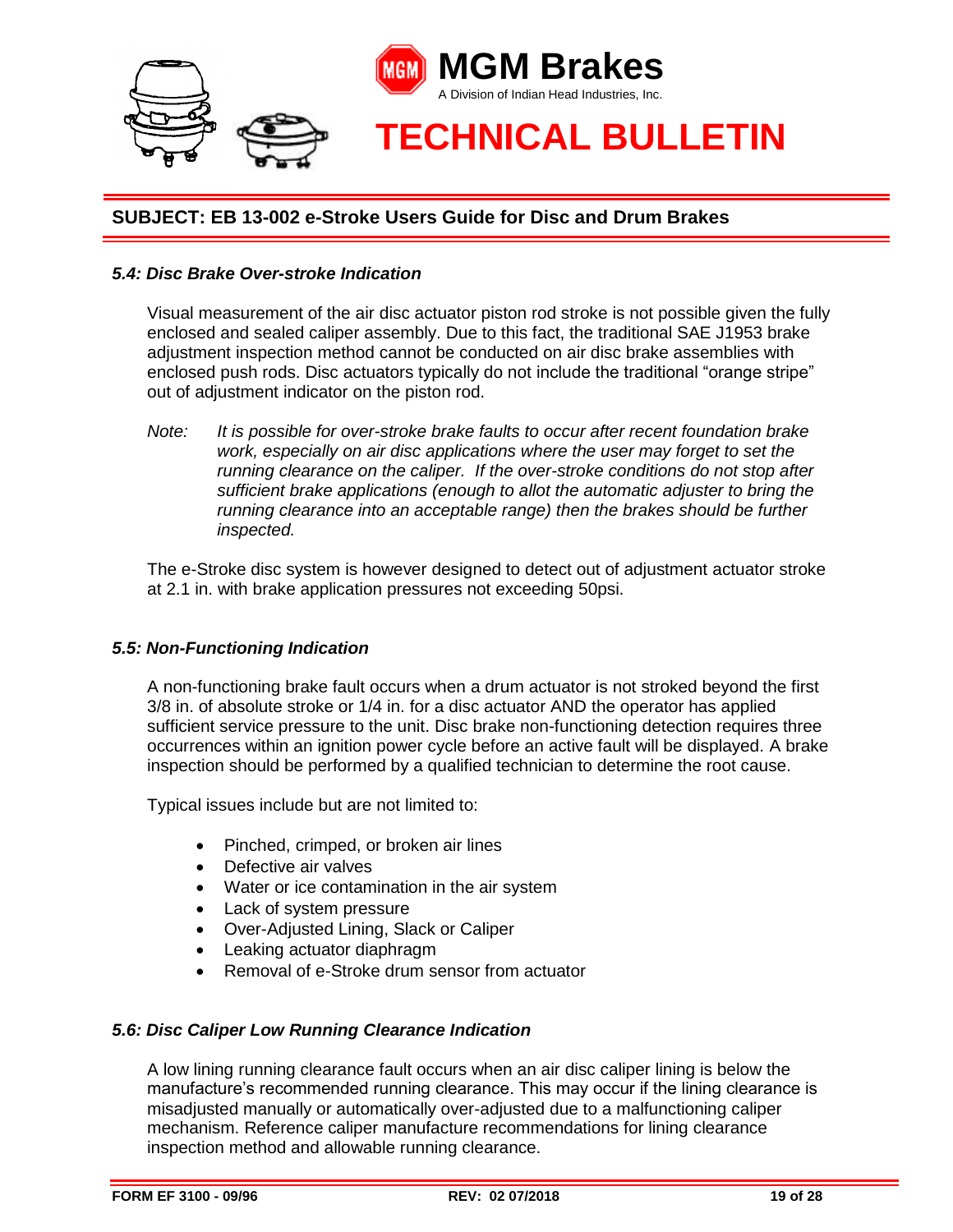

#### *5.7: Actuator Sensor Fault Indication*

An actuator drum or disc sensor fault and pressure transducer fault indicates the sensor is no longer providing appropriate data to the ECU. A technician should inspect the wiring harness specific to this sensor.

Typical Issues include but are not limited to:

- Damaged or defective sensor
- Chaffed or cut wiring, loose or corroded connections

#### *5.8: Determining Control System vs. Foundation Brake Issue*

Similar faults reported on the right and left sides of the same axle are likely caused by an air control system issue rather than a mechanical issue with the foundation brake.

Faults reported on a single wheel only are likely due to a mechanical foundation brake issue or electrical issue with that specific wheel end.

When e-Stroke faults appear consistent across an axle, the troubleshooting approach should start with vehicle components/systems that control both wheel ends rather than a brake component that is specific to only one wheel end.

Possible causes for an air control system issue includes:

- Defective or malfunctioning valves
- Incorrect operation of the interlocks
- Air system contamination

#### *5.9: Inspections & Maintenance*

Section 5 of this document is intended to provide a general overview of potential brake issues, not a specific analysis. It is the customer's responsibility to follow and perform all preventative and / or scheduled brake maintenance as specified by the vehicle OEM. The e-Stroke system is intended to provide a monitoring function which will alert the operator or technician of a potential braking issue. Visual inspections of the braking system are required to verify e-Stroke fault indications or confirm that the braking system is properly functioning.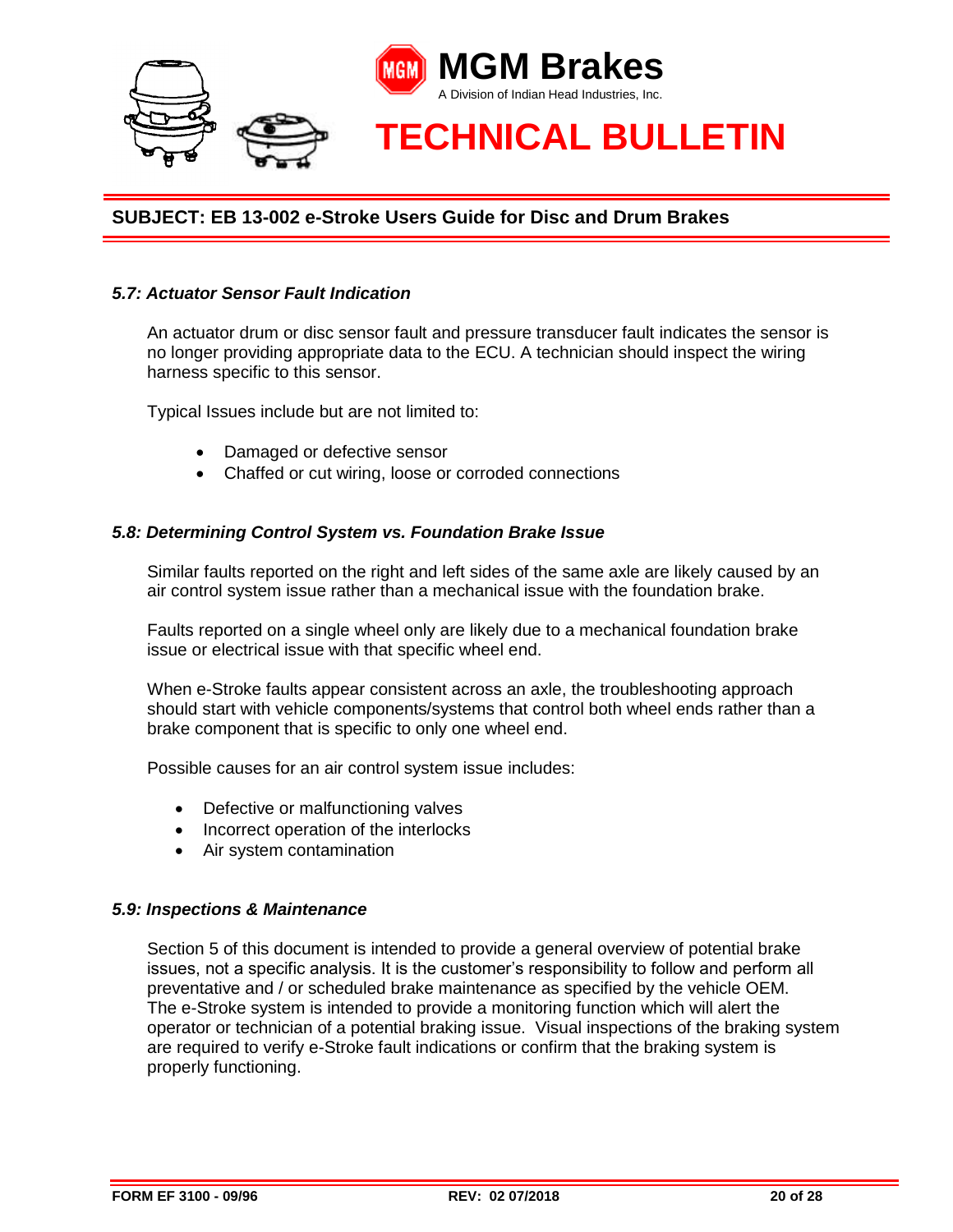

# *SECTION 6: AVM REPORT INTERPRETATION*

Automatic Vehicle Monitoring (AVM) Systems are commercially available for many commercial vehicle and transit applications. This type of system is configurable allowing the user to monitor vehicle systems by recording SAE J1708 and J1939 fault code activity. Fault reports can be automatically generated summarizing selected system activity on specific vehicles in service.

The e-Stroke Brake Monitoring System transmits SAE J1708 and J1939 fault codes as fault conditions occur during braking activity. These fault codes can be recorded and summarized in AVM reports as described in this section.

*Note: This section is intended to provide an overview of e-Stroke related AVM reports, not an analysis of brake related issues or specific AVM System operation. Visual verification of reported faults should always be conducted to ensure that potential issues are not overlooked resulting in unsafe vehicle conditions.* 

> *Further, if the e-Stroke sensors or harnesses are suspected to be faulty, that wheel should be considered unmonitored by e-Stroke.*

*Consult the Vehicle OEM or AVM System Provider for specific AVM System Operation.*

#### *6.1: AVM Report Overview*

AVM reports are typically user configurable, allowing data to be displayed as desired in multiple formats. Figures 1 and 2 illustrate two different AVM report formats showing the same fault occurrences.

- **Figure 1 - Summary Report:** Each fault occurrence is counted over the course of the reporting period, typically 24hrs. Each fault is listed with the occurrence count and date & time stamp of the last fault occurrence at the end of the reporting period.
- **Figure 2 - Detailed Report:** Each occurrence will be listed individually with a date & time stamp as each fault occurred. Detailed reports may also include a duration time for each fault.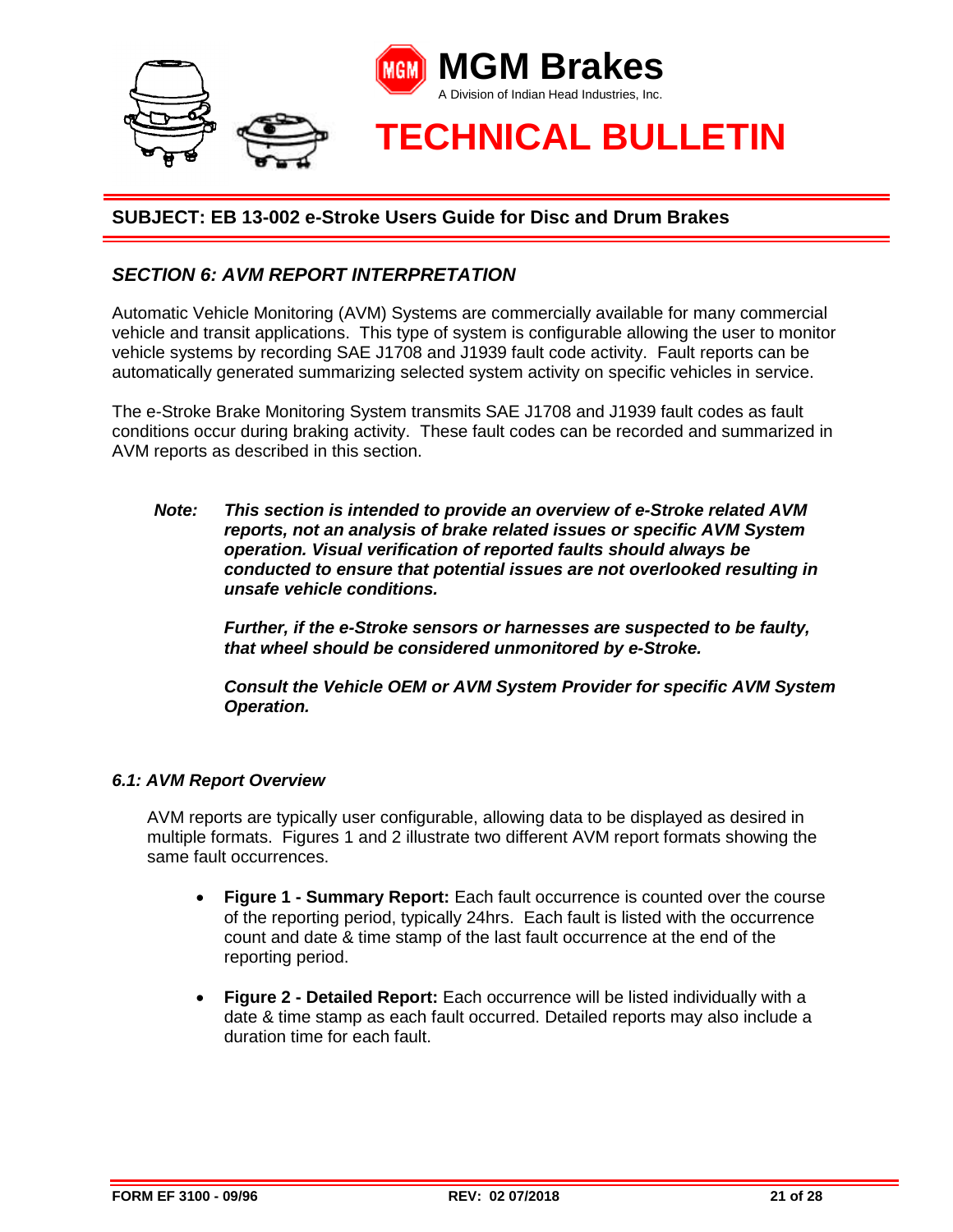

## *Figure 1: Example of Summary Report*

| <b>Bus #123</b>      |                 |                                              |  |
|----------------------|-----------------|----------------------------------------------|--|
| <b>Last Occurred</b> | Count Component | <b>Description</b>                           |  |
| 08/03/09 07:20 PM    | 2 Brakes        | Brake Stroke - Axle 2 Left - Dragging Brake  |  |
| 08/03/09 07:20 PM    | 2 Brakes        | Brake Stroke - Axle 2 Right - Dragging Brake |  |

#### *Figure 2: Example of Detailed Report*

| <b>Bus #123</b>          |               |                                              |                 |  |  |
|--------------------------|---------------|----------------------------------------------|-----------------|--|--|
| Occurred On              | Component     | <b>Description</b>                           | <b>Duration</b> |  |  |
| 08/03/09 19:20:03        | <b>Brakes</b> | Brake Stroke - Axle 2 Left - Dragging Brake  | 01s             |  |  |
| 08/03/09 19:20:03        | <b>Brakes</b> | Brake Stroke - Axle 2 Right - Dragging Brake | 01s             |  |  |
| 08/03/09 17:55:23        | Brakes        | Brake Stroke - Axle 2 Left - Dragging Brake  | 02s             |  |  |
| 08/03/09 17:55:23 Brakes |               | Brake Stroke - Axle 2 Right - Dragging Brake | 02s             |  |  |

## *6.2: e-Stroke Fault Occurrences*

#### *6.2.1: Low Occurrence Faults*

Figure 3 shows a Dragging Brake occurrence which may have occurred during normal operation of the vehicle.

- The faults occurred only once in this reporting period (24hr).
- The faults occurred as a pair on Axle 2 Left and Right Wheels.
- The faults occurred at the same time during operation.

#### *Figure 3: Typical One Time Fault Occurrence*

| <b>Bus #123</b>      |                                            |                                                                                                                    |
|----------------------|--------------------------------------------|--------------------------------------------------------------------------------------------------------------------|
| <b>Last Occurred</b> | Count Component                            | <b>Description</b>                                                                                                 |
| 31 PM                | <b>Brakes</b><br>CALL THE PIRE & REPORT OF | Tractor Brake Stroke - Axle 2 Left - Dragging brake: the brake<br>rod has not returned after a braking operation.  |
| 08/03/09 07:31 PM    | <b>Brakes</b><br>An East State County      | Tractor Brake Stroke - Axle 2 Right - Dragging brake: the brake<br>rod has not returned after a braking operation. |

*Note: While all brake faults detected by the e-Stroke system require timely evaluation by maintenance, it should be noted that a Dragging Brake condition can lead to a hazardous situation such as a thermal event with only one occurrence. Therefore it is up to the user to properly monitor the warning light function per Section 7.*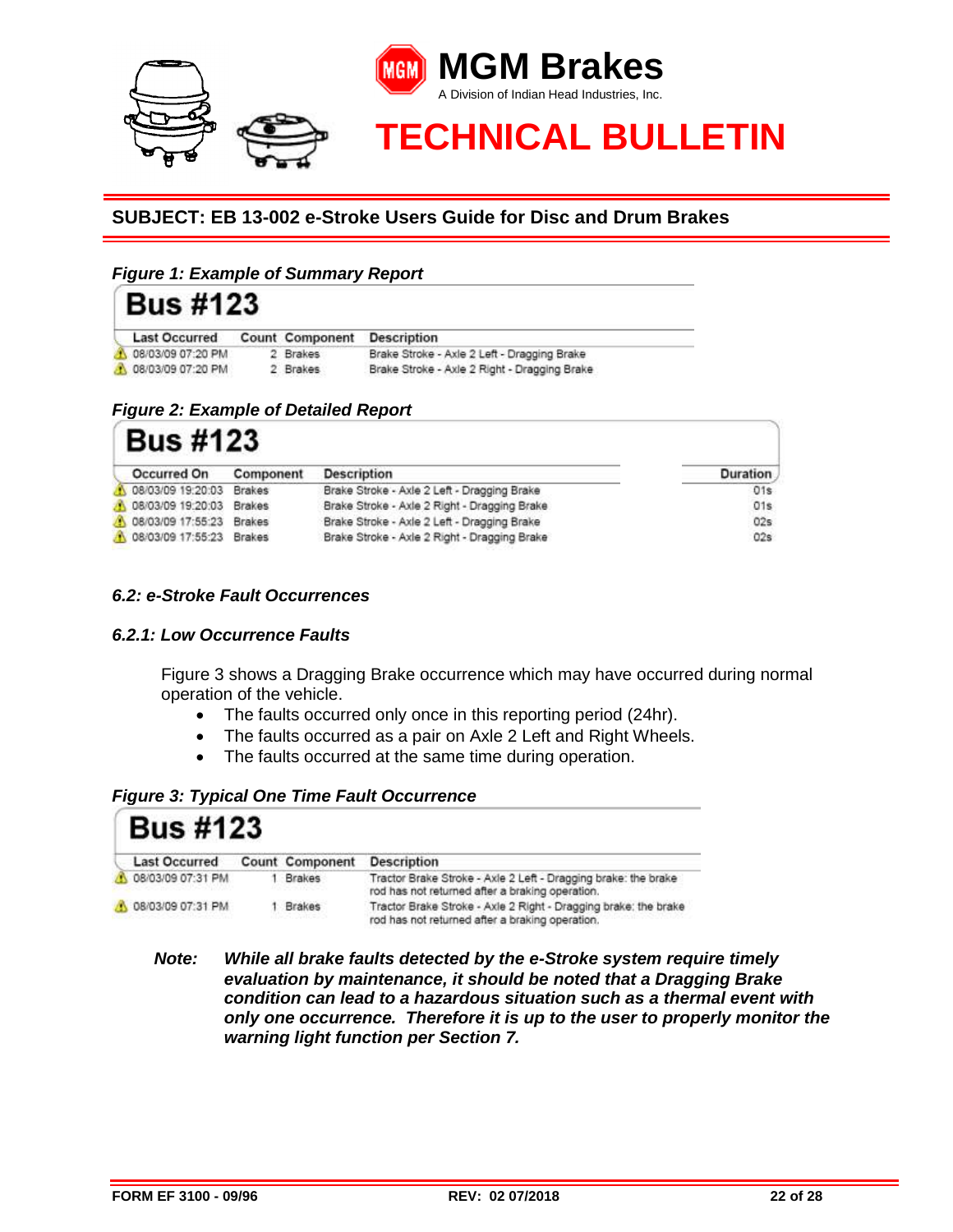

#### *6.2.2: Increasing Severity Faults*

Figure 4, 5 and 6 shows an Over-Stroke Fault on Axle 1 Left increasing in severity over the course of 5 days.

- Day 1 accumulated 5 faults which may prompt a Technician to either inspect or watch this vehicle for the next few days.
- Day 2 accumulated 30 faults which may indicate an over-stroke issue is present. It is advisable to inspect the vehicle braking condition.
- Day 5 accumulated 581 faults which indicates that this bus has a sever overstroke issue and should be inspected and repaired.

#### *Figure 4: Example of a Brake Issue Increasing in Severity – Day 1*



#### *Figure 5: Example of a Brake Issue Increasing in Severity – Day 2*

| <b>Bus #123</b>      |  |                        |                                                                                                                                       |  |  |
|----------------------|--|------------------------|---------------------------------------------------------------------------------------------------------------------------------------|--|--|
| <b>Last Occurred</b> |  | <b>Count Component</b> | <b>Description</b>                                                                                                                    |  |  |
| 08/01/09 04:28 PM    |  | 30 Brakes              | Tractor Brake Stroke - Axie 1 Left - Brake overstroke: the brake<br>rod has overstroked during a braking operation.                   |  |  |
| A 08/01/09 11:09 AM  |  | 2 Brakes               | Tractor Brake Stroke - Axle 1 Left - Non-functioning brake<br>actuator: the brake rod has not actuated during a braking<br>operation. |  |  |

#### *Figure 6: Example of a Brake Issue Increasing in Severity – Day 5*

| $BUS \frac{\pi}{4}$  |  |                                        |                                                                                                                                       |  |  |
|----------------------|--|----------------------------------------|---------------------------------------------------------------------------------------------------------------------------------------|--|--|
| <b>Last Occurred</b> |  | Count Component                        | <b>Description</b>                                                                                                                    |  |  |
| 08/04/09 01:11 AM    |  | 581 Brakes                             | Tractor Brake Stroke - Axle 1 Left - Brake overstroke: the brake<br>rod has overstroked during a braking operation.                   |  |  |
| 08/03/09 02:57 PM    |  | 2 Brakes<br>California Constitution of | Tractor Brake Stroke - Axie 1 Left - Non-functioning brake<br>actuator: the brake rod has not actuated during a braking<br>operation. |  |  |

 $D_{112}$   $HAD2$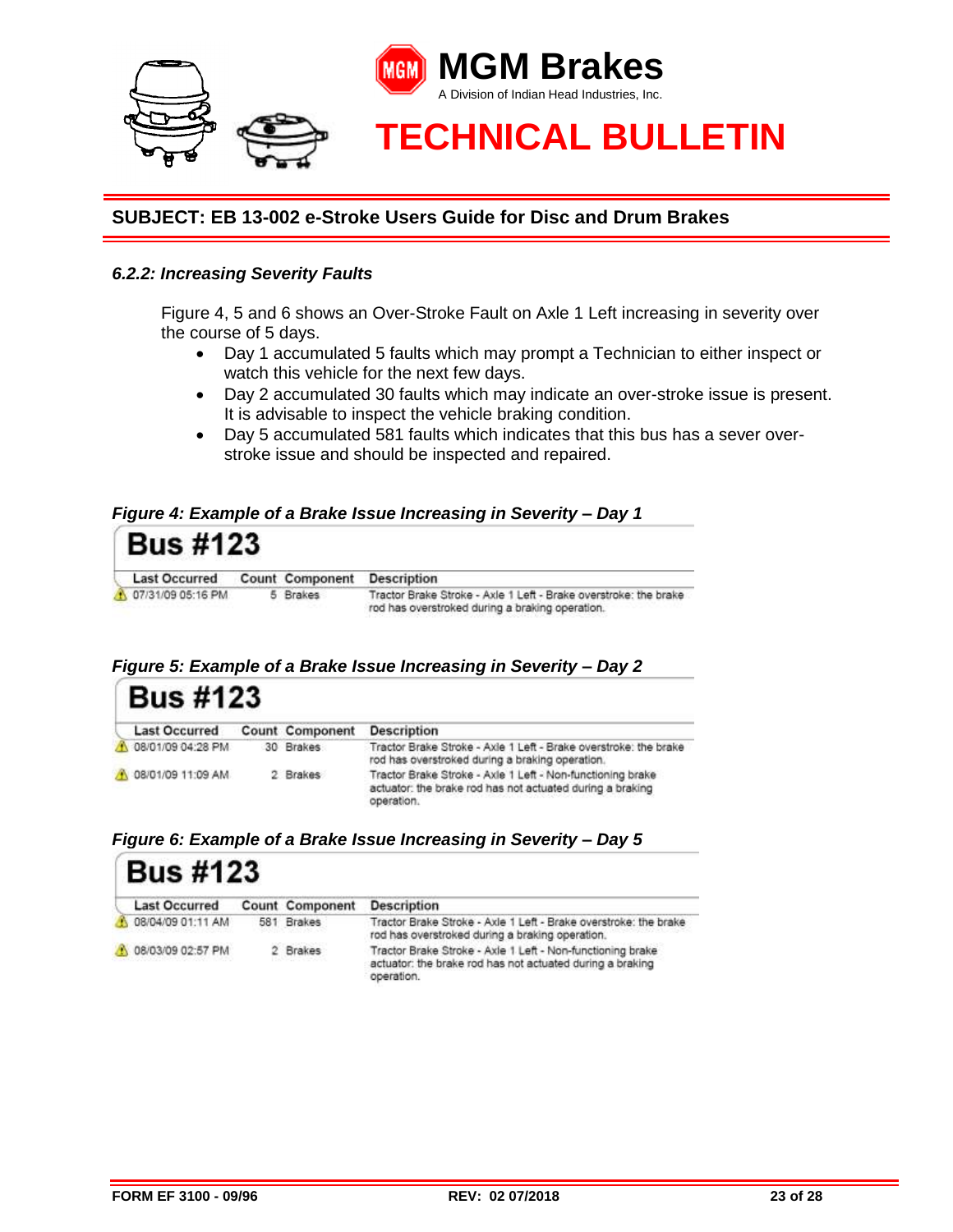

#### *6.2.3: Sensor & Harness Fault Conditions*

e-Stroke is designed to self-diagnose sensor issues. Unfortunately unavoidable harness issues and corrosion can occur which may lead to inconsequential faults reported. Figures 7, 8 and 9 illustrate patterns in fault reporting which may be interpreted as a sensor or harness issue rather than an actual brake fault.

#### *Note: Reported fault patterns as shown below should always be inspected to verify that a faulty braking condition is not present.*

- Figure 7: Axle 2 Right has a significant amount of sensor faults reported. This is typically indicative of a true sensor issue.
- Figure 8: Axle 2 Left has a random mixture of faults reported including sensor fault. In many cases when a sensor or harness develops a functional issue random faults may be reported.
- Figure 9: Axle 1 Left has a random mixture of faults reported, but not a sensor fault. It is unlikely that the same wheel will have a mechanical issue which results in a Dragging, Non-Functioning, and Over-Stroke condition during the same day.

#### *Note: After the braking system is inspected and verified to be working properly the sensor and harnesses should be inspected and repaired as required.*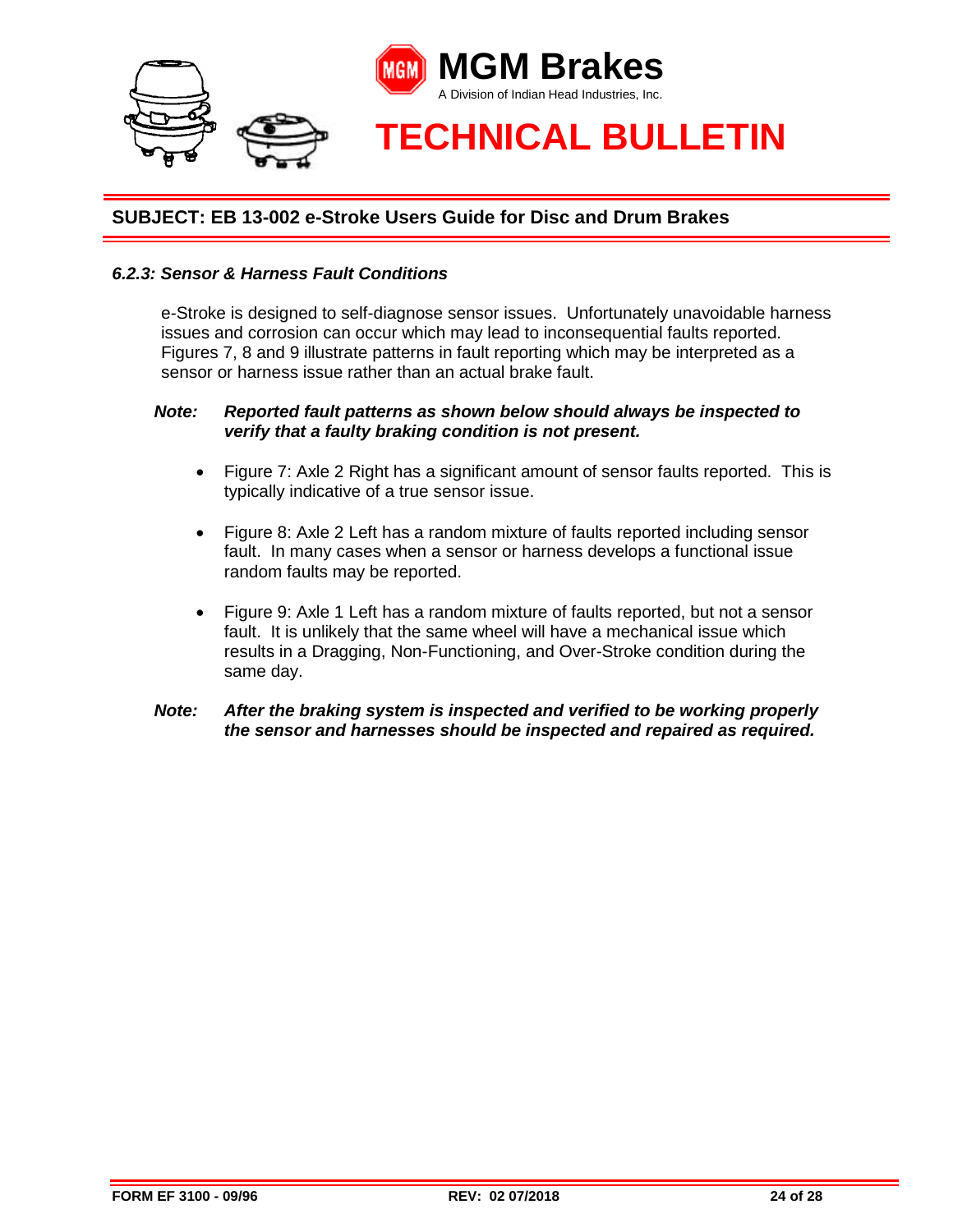

# *Figure 7: Typical Sensor or Harness Fault Condition*

| <b>Bus #123</b>      |     |                 |                                                                                                                                               |
|----------------------|-----|-----------------|-----------------------------------------------------------------------------------------------------------------------------------------------|
| <b>Last Occurred</b> |     | Count Component | <b>Description</b>                                                                                                                            |
| 08/04/09 12:33 AM    | 827 | <b>Brakes</b>   | Tractor Brake Stroke - Axie 2 Right - Actuator sensor fault: the<br>sensor is not connected, damaged, or otherwise responding<br>incorrectly. |
| A 08/03/09 11:59 PM  |     | 8 Brakes        | Tractor Brake Stroke - Axle 2 Right - Brake overstroke: the brake<br>rod has overstroked during a braking operation.                          |
| 08/03/09 08:27 PM    |     | Brakes          | Tractor Brake Stroke - Axle 2 Right - Dragging brake: the brake<br>rod has not returned after a braking operation.                            |

*Figure 8: Typical Sensor or Harness Fault Condition*

| <b>Bus #123</b><br><b>Description</b><br><b>Last Occurred</b><br>Count Component |  |               |                                                                                                                                              |  |
|----------------------------------------------------------------------------------|--|---------------|----------------------------------------------------------------------------------------------------------------------------------------------|--|
| 08/03/09 10:29 PM                                                                |  | <b>Brakes</b> | Tractor Brake Stroke - Axle 2 Left - Actuator sensor fault; the<br>sensor is not connected, damaged, or otherwise responding<br>incorrectly. |  |
| 08/03/09 09:32 AM                                                                |  | 2 Brakes      | Tractor Brake Stroke - Axle 2 Left - Brake overstroke: the brake<br>rod has overstroked during a braking operation.                          |  |
| 08/03/09 09:48 AM                                                                |  | 20 Brakes     | Tractor Brake Stroke - Axle 2 Left - Dragging brake: the brake<br>rod has not returned after a braking operation.                            |  |
| 08/03/09 09:28 AM                                                                |  | <b>Brakes</b> | Tractor Brake Stroke - Axle 2 Left - Non-functioning brake<br>actuator: the brake rod has not actuated during a braking<br>operation.        |  |

*Figure 9: Typical Sensor or Harness Fault Condition*

# **Bus #123**

| <b>Last Occurred</b> | Count Component | <b>Description</b>                                                                                                                    |
|----------------------|-----------------|---------------------------------------------------------------------------------------------------------------------------------------|
| 08/02/09 03:15 PM    | 1 Brakes        | Tractor Brake Stroke - Axle 1 Left - Brake overstroke: the brake<br>rod has overstroked during a braking operation.                   |
| A 08/02/09 06:30 PM  | 3 Brakes        | Tractor Brake Stroke - Axle 1 Left - Dragging brake: the brake<br>rod has not returned after a braking operation.                     |
| A 08/02/09 07:03 PM  | 26 Brakes       | Tractor Brake Stroke - Axle 1 Left - Non-functioning brake<br>actuator: the brake rod has not actuated during a braking<br>operation. |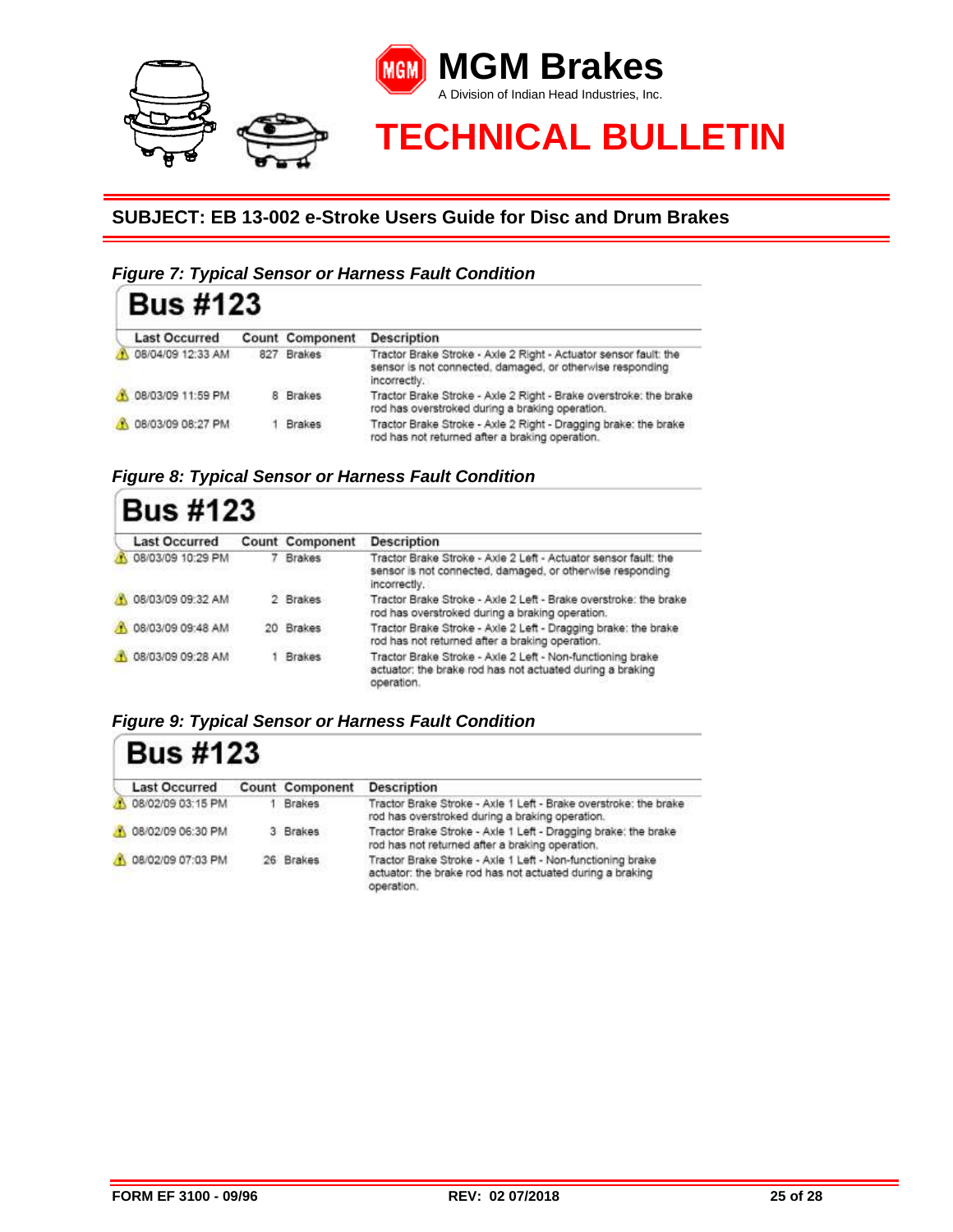

#### *6.3: Inoperable System Conditions*

If the AVM system is unable to communicate with the e-Stroke system a "Roll Call Timeout" Fault or similar fault may be produced depending on the AVM configuration. A "Roll Call Timeout" Fault is typically associated with the following issues:

 *The e-Stroke System is not receiving power or the power harness is disconnected.* 

Unfortunately, in some cases power is intentionally disconnected from the e-Stroke ECU in efforts to deactivate the warning light without fixing the condition which is activating the alarm output.

#### *Note: Deactivating the e-Stroke system will result in the vehicle brakes not being monitored. Unsafe brake conditions will not be reported with the e-Stroke system inoperable.*

 *SAE J1708 or SAE J1939 is not functioning properly.*  The AVM system may not be communicating properly with the e-Stroke system. The ECU diagnostic connections and vehicle diagnostic circuit should be checked.

#### *Figure 10: e-Stroke J1708 or J1939 Communication Issue*

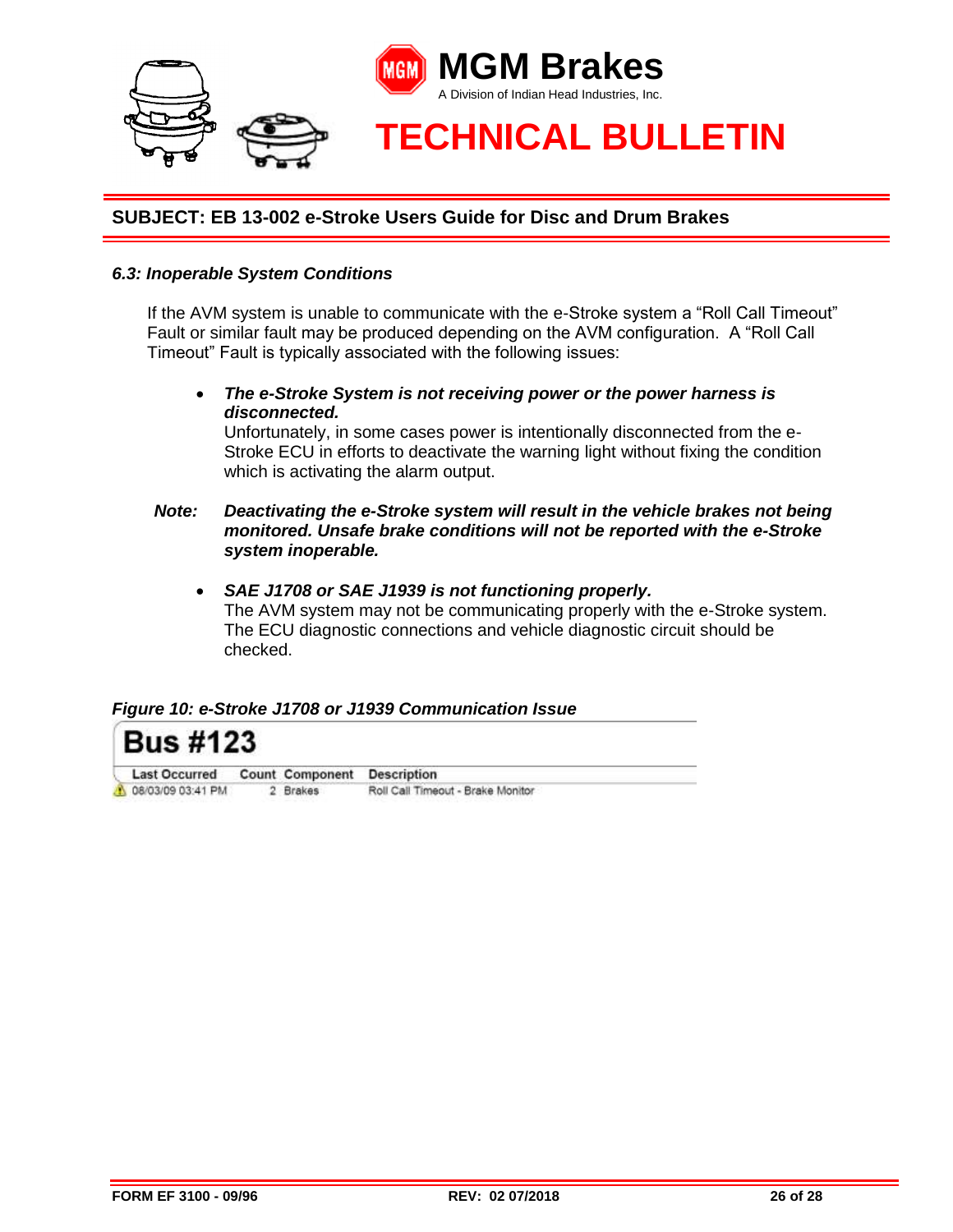

# *SECTION 7: e-STROKE WARNING LIGHT INTERPRETATION*

The e-Stroke system alarm output will activate during active fault conditions. The following section describes Warning Light operation and some simple checks which may be conducted to determine the nature of the fault condition without diagnostic tools.

Section 7 may be referenced by Maintenance, Dispatch, or Roadside Assistance personnel. It is the responsibility of the e-Stroke system end user to determine the appropriate action which must be taken when a driver reports that the Brake Monitor Warning Light is ON.

*The Brake Monitor Warning Light operation must be verified by the start-up bulb check every time the vehicle ignition is switched ON. This will ensure that the Warning Light is operational and will illuminate with a brake fault condition.* 

#### *Note: It is important to verify the vehicle specific Warning Light designation, location, and operation with the vehicle OEM or system installer prior to reference of this section.*

*Some vehicles OEMs use a text display in place of a traditional warning*  light. In this case there is not a warning light connected to the e-Stroke *system to display the blink code sequence. Consult the vehicle OEM for specific text display operation.*

#### *7.1: Warning Light Condition 1*

*The Brake Monitor Warning Light is ON while driving at speeds OVER 5 MPH, and driver is NOT applying the service brakes.*

- If YES, Apply the service brakes. Does the Warning Light turn OFF as soon as the brakes are applied or the vehicle decelerates under 5 MPH?
- If YES, then the vehicle has a potential Dragging Brake condition. Continued operation of the vehicle is not recommended as further operation could result in a hazardous situation or thermal event. Call for roadside assistance.